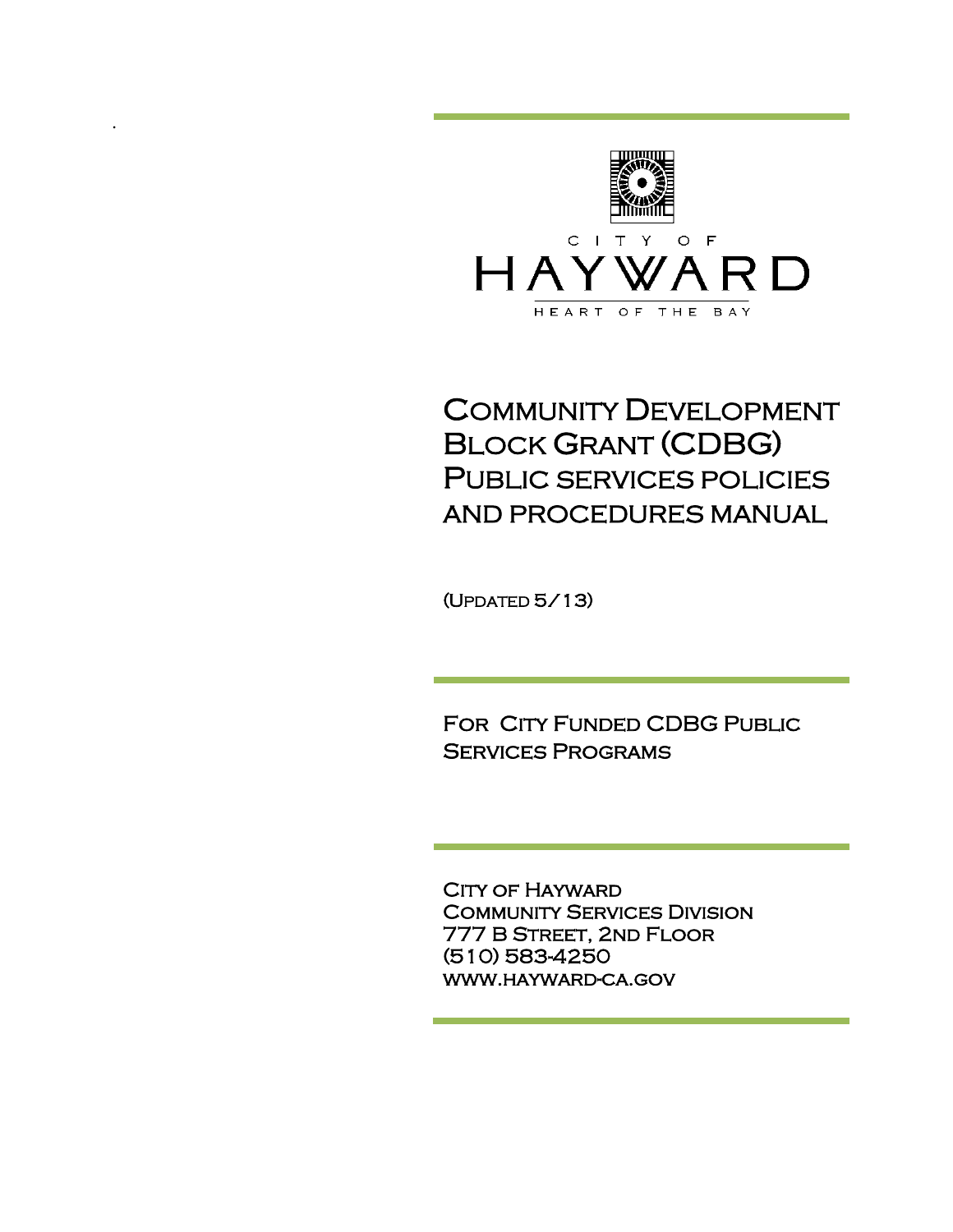### TABLE OF CONTENTS

| I. | <b>INTRODUCTION</b>                                                                                                                                                                                                                                                                                                                                                                                                                                                          | 1                                                                  |
|----|------------------------------------------------------------------------------------------------------------------------------------------------------------------------------------------------------------------------------------------------------------------------------------------------------------------------------------------------------------------------------------------------------------------------------------------------------------------------------|--------------------------------------------------------------------|
| н. | <b>GENERAL POLICIES AND PROCEDURES</b>                                                                                                                                                                                                                                                                                                                                                                                                                                       | 1                                                                  |
|    | A. CITY STAFF AND COMMISSION RESPONSIBILITIES                                                                                                                                                                                                                                                                                                                                                                                                                                | 1                                                                  |
|    | Library and Community Services Department<br><b>Community Services Commission</b>                                                                                                                                                                                                                                                                                                                                                                                            | $\mathbf{1}$<br>$\overline{2}$                                     |
|    | <b>B. OPERATIONAL RESPONSIBILITIES AND PROCEDURES FOR</b><br><b>CDBG-FUNDED PROGRAMS</b>                                                                                                                                                                                                                                                                                                                                                                                     | 2                                                                  |
|    | 1. Minimum Contracting Standards<br>2. Other Requirements<br>a. Confidentiality<br>b. Record Retention<br>Nondiscriminatory Practices and Affirmative Action<br>c.<br>d. Personnel Policies<br>e. Client Grievance Procedure<br><b>Conflict of Interest</b><br>f.<br>g. Program Operation Time Schedules<br>h. Living Wage Ordinance<br>i.<br>Monitoring<br><b>Other Site Visits</b><br>j.<br>k. Services to Low-Income Hayward Residents<br><b>Contract Execution</b><br>I. | 2<br>4<br>4<br>4<br>4<br>5<br>5<br>5<br>5<br>5<br>6<br>7<br>7<br>8 |
| Ш. | <b>C. FISCAL POLICIES AND PROCEDURES</b><br>1. Accounting System<br>2. Audit Requirements<br>Eligible Expenses<br>3.<br>4. Monthly Reimbursement of Funds on Eligible Activities<br><b>REMINDER CHECKLIST</b>                                                                                                                                                                                                                                                                | 10<br>10<br>11<br>11<br>15<br>17                                   |
|    | <b>Blank Contract Budget</b><br>City of Hayward Gross Household Income Limits<br><b>Low-Income Census Tract Map</b>                                                                                                                                                                                                                                                                                                                                                          | <b>Attachment A</b><br><b>Attachment B</b><br><b>Attachment C</b>  |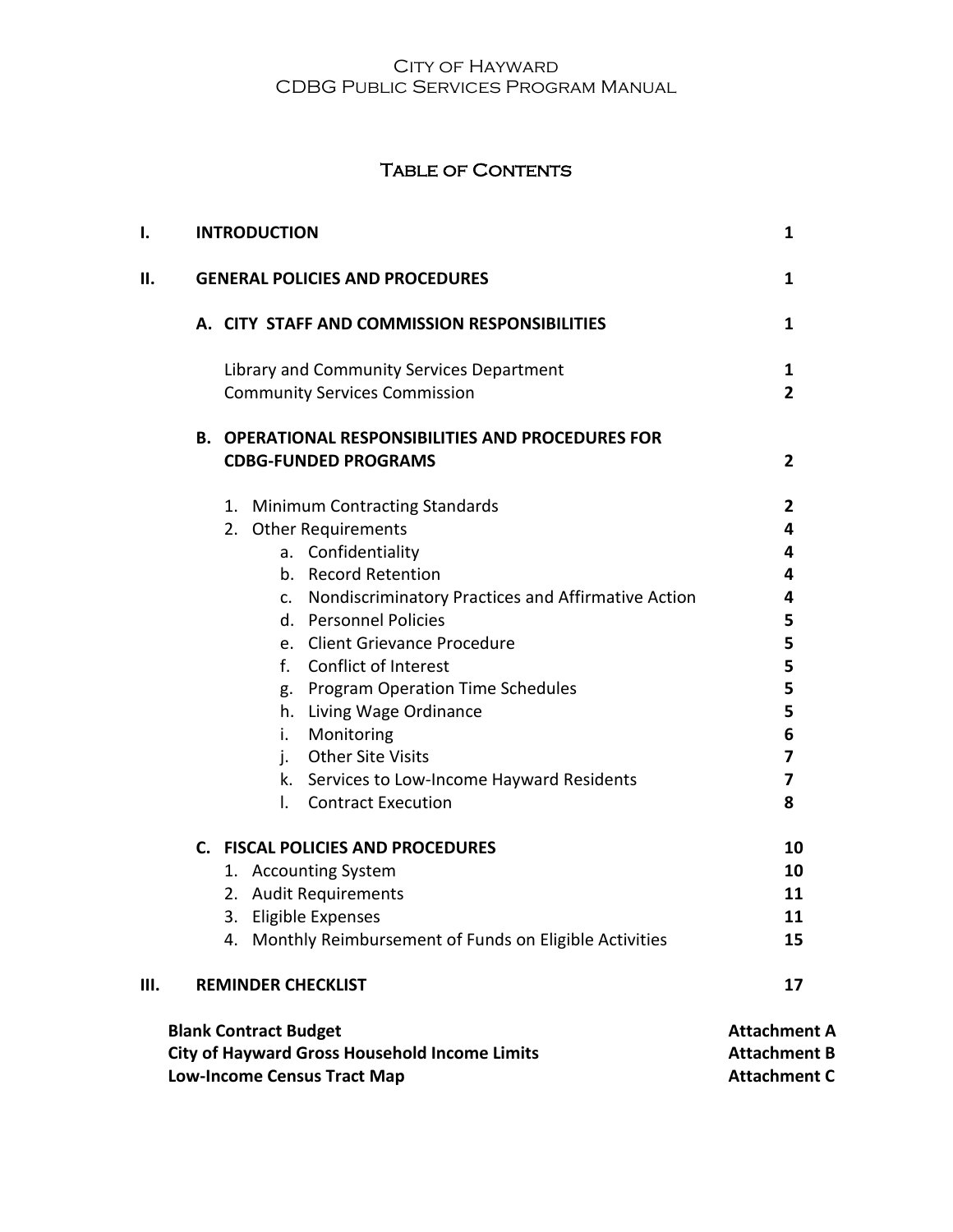#### **I. INTRODUCTION**

The guidelines set forth in this Policies and Procedures Manual specify some of the most significant rules and regulations to be followed by agencies receiving public services funding through the City of Hayward's Department of Housing and Urban Development (HUD) funded Community Development Block Grant (CDBG) Program. They are intended to facilitate uniform administration and accounting of funds and services.

Periodic revisions may be made to this manual. When changes are made which affect funded programs, a representative from the Library and Community Services Department (hereafter referred to as "the Department") will inform the programs. Department staff will also provide technical assistance to programs when needed during the contract period. Any questions concerning fiscal policies and procedures not covered by this manual should be addressed to the Library and Community Services Department staff liaison assigned to your funded agency.

#### **II. GENERAL POLICIES & PROCEDURES**

Overview: The Community Development Block Grant (CDBG) Program is a federal program of the U.S. Department of Housing and Urban Development (HUD). The program began in 1974, when congress passed the Housing and Community Development (HCD) Act. City CDBG funds are used to meet the needs of its low- and moderate-income residents through activities such as housing-related public services, the improvement of community facilities, economic development, and neighborhood revitalization. The policies and procedures outlined in this manual are a combination of federal and City requirements. This manual is specific for public services' recipients who receive monthly reimbursements; other types of sub-recipients may find sections of this manual applicable and assistive.

#### **A. CITY STAFF AND COMMISSION RESPONSIBILITIES**

#### **Library and Community Services Department Staff:**

It is the responsibility of the Department staff to monitor the programs' activities and report on contract compliance to the Community Services Commission and to City Council. It is also the responsibility of Department staff to review and process reimbursement requests and to communicate applicable policies and regulations to programs.

A Department staff liaison will be assigned to each program. The staff liaison will handle all contract related matters for the funded program, including: contract execution, performance reporting, monitoring, reimbursement of eligible expenses, and technical assistance. All contract-related matters will be channeled through the staff liaison. Technical assistance is available to programs upon request. The response to a request for technical assistance will take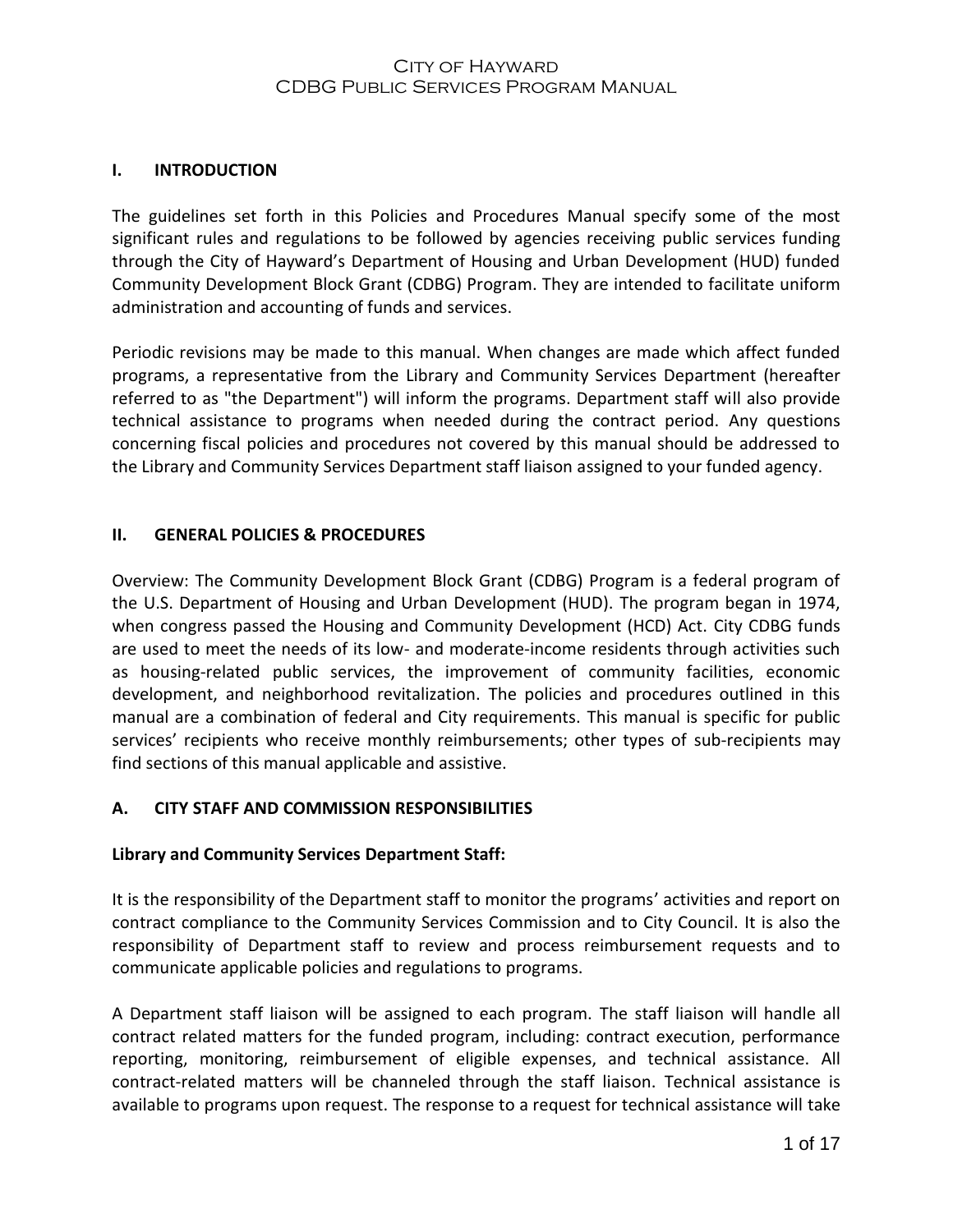into account the availability of Department staff and staff members' expertise in the area of concern.

#### **Community Services Commission:**

The Community Services Commission (CSC) is an advisory body to City Council which encourages a planned and orderly approach to the development of community services in the City and is the primary way that community input and comments are collected for Council's review prior to allocating funds. The CSC reviews, evaluates, and makes recommendations to the City Council on proposals submitted by agencies seeking City-administered funding, including but not limited to Community Development Block Grant ("CDBG") and Social Services Program funding. Regular public meetings of the CSC are held on the third Wednesday of every month at 7:00 p.m. The Department provides staff support to the Community Services Commission. All funded agencies receive an electronic copy of each meeting agenda prior to each meeting.

During the program year, the CSC will assign one of its members to serve as liaison to each program granted City funds. Each Commission liaison will review their respective agency's Board of Directors/Advisory Board meeting agendas and minutes, Performance Reports, and may make on-site visits, in order to become familiar with the program. Commissioners are able to review all documents and information submitted into the City's online contract management system, City Data Services, for their assigned agencies.

#### **B. OPERATIONAL RESPONSIBILITIES AND PROCEDURES FOR CDBG-FUNDED PROGRAMS**

- **1. Minimum Contracting Standards:** Prior to executing each agency's contract, the Department must confirm that a funded agency's administrative, financial, and programmatic systems are sufficient to track and account for the agency's resources, including the funding to be received from the City. The following items represent the City's Minimum Contracting Standards:
	- **a. Complete Board of Directors Packets** If an agency did not receive funding in the p**r**evious year, board packets (agendas, minutes, attachments, and reports) for the proceeding January – June must be submitted to the staff liaison in hard copy. Previously funded agencies are not required to resubmit board packets, but must be up-to-date.

**NOTE:** All agencies must submit copies of their Board of Directors and/or Local Advisory Committee agendas (prior to each meeting), minutes, attachments, and reports.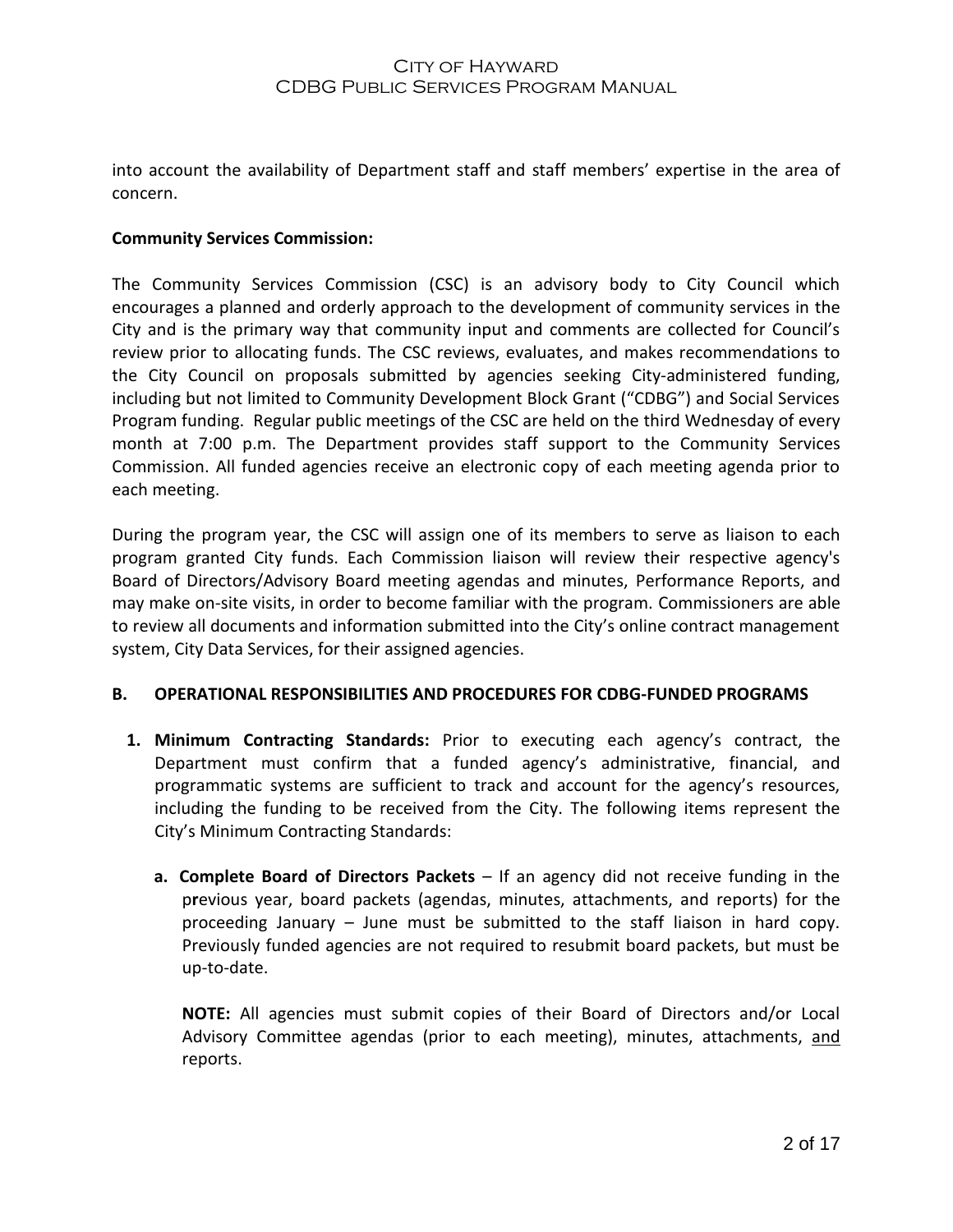- **b. Board of Directors Meeting Schedule** A meeting schedule for the coming year, including the location of where those meetings will be conducted, must be submitted.
- **c. Board of Director's Requirements –** Each funded agency is required to have at least three members of its Board of Directors residing in and/or working in the City of Hayward. As an alternative, the agency may choose to form an advisory committee which is separate from the Board of Directors. In doing so, the membership of the Advisory Committee must be made up of a minimum of three members who live in and/or work in the City of Hayward. In either case, employees of a funded agency may not be counted towards the fulfillment of this requirement.

This Committee shall provide input and recommendations to the administration of the agency. The purpose of this requirement is to insure that agency staff is aware of, and responsive to, the interests and needs of the Hayward residents they serve. It is required that the Committee meets at least quarterly.

In order to verify that each agency meets this requirement, a list of its Board of Directors and/or Advisory Committee members must be submitted. The list must include each member's name, city of residence, city of occupation, and term dates. Changes in membership must be submitted to the Department within thirty calendar days after any changes are implemented.

An exception to the Board of Director and/or Advisory Committee member requirement may be made by Department staff. In order to receive an exception, the agency must demonstrate adequate local participation. The assigned Department staff may consider factors such as local visibility, opportunities for local input, the ratio of Hayward clients served to overall clients served, and other factors as appropriate.

- **d.** *Board-Approved* **Agency-Wide Budget**  A board-approved, balanced, agency-wide budget is required to be submitted to the City for the same Fiscal Year in which funding is allocated. The agency-wide budget must include sources and uses – **OR –** an allocation schedule must also be submitted. Source documentation showing boardapproval must accompany the budget. Appropriate documentation may include a board resolution, approved board minutes, or a signed statement from the Board Chair.
- **e. Independent Fiscal Audit** A current independent fiscal audit must be on file with the City of Hayward before a contract may be executed, i.e. the fiscal audit may not be more than one year old**.** For example, if an allocation is received for Fiscal Year 2012- 13, the independent fiscal audit submitted must be for statements and records for Fiscal Year 2010-11 (not earlier). The management letter that accompanied the audit must be included (this letter will discuss any weaknesses or areas of concern that have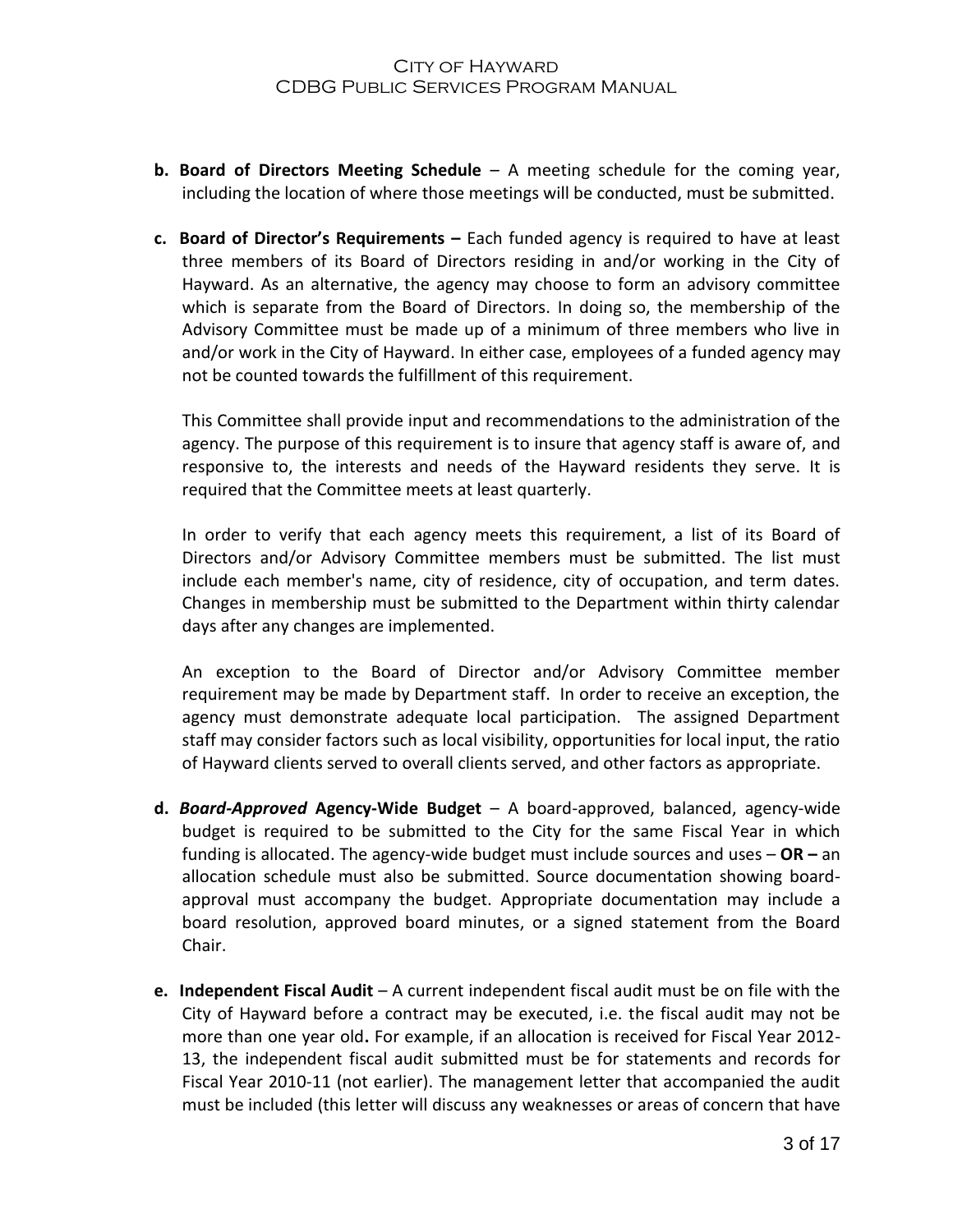the potential to develop into more serious problems). If there were any findings in the audit, a letter from the Board of Directors explaining the corrective measures and timeline to be followed to resolve the problem(s) must be provided.

- **f. Insurance Documentation** *–* The City requires each agency to maintain a minimum of \$1,000,000 in general liability insurance, in addition to other types of insurance policies that may be appropriate to the City-funded project. Current general liability, workers compensation, and other applicable insurance certificates must be on file with the City of Hayward.
- **g. Data Collection Tools** All agencies that were not funded in the previous year must submit the data collection tool(s), intended to meet the City's reporting requirements.
- **h. Prior Year File Close-Out –** If an agency was funded in the prior year, the previous year's contract and file must be complete before a new contract may be executed. Any outstanding items from previous contracts must be resolved. Exceptions may be made on a case-by-case basis by the Department.

#### **2. Other Requirements**

- **a. Confidentiality –** Agencies shall furnish all information and reports required by the City. Agencies shall permit access to books, records, and accounts by City staff, the U.S. Department of Housing and Urban Development, and the Office of the Inspector General for the purposes of evaluation to ascertain compliance with all applicable rules, regulations, and orders and for the purpose of monitoring programs' performance. Individual client information provided to the City for monitoring purposes will be kept confidential as required by law.
- **b.** Record Retention All records related to the contract, including financial, client, and administrative files must be maintained for a period of no less than four years from the date of project/program close-out, per 24 CFR 570.502(b)(3)(ix). This includes complete source documentation, used for financial reimbursement and to determine client eligibility. Exceptions to this "four-year rule" exist which require records to be maintained for longer periods of time. The most common exceptions include litigation, claim, or audit findings; and real property and equipment acquisitions. All exceptions to the "four-year rule" are listed under 24 CFR 84.53(b).
- **c. Nondiscriminatory Practices and Affirmative Action** Each agency is required, as a condition of its contract with the City, to comply with the "City of Hayward Nondiscriminatory Employment Practices" provision and "Special Affirmative Action" provision for supply and service contracts. Access to the agency's services must also be in compliance with the federal Americans with Disabilities Act (ADA) of 1990.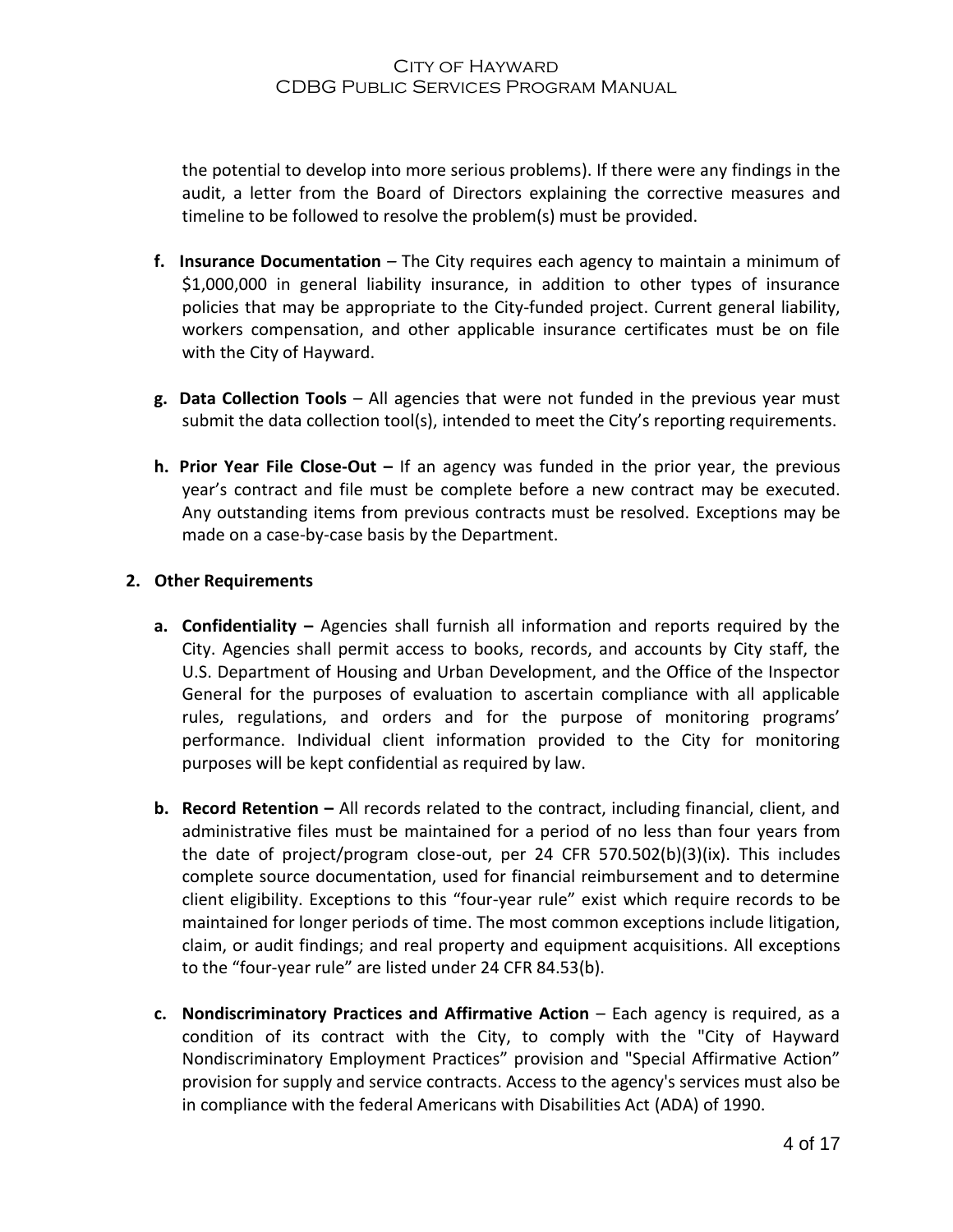The agency shall make available to employees, participants, beneficiaries, and other interested persons, such information regarding the program's nondiscrimination policies, procedures, and responsibilities, as the agency or the City funds necessary to apprise such persons of the protections against discrimination assured them. The agency shall also notify such persons of their right to seek redress of alleged violations of 31 Code of Federal Regulations (CFR) Part 51.55 (d)(2) implementing Section 504 of the Rehabilitation Act of 1973 or violations of 24 CFR Part 41, by filing within 90 days of the date the complainant becomes aware of the alleged discrimination.

- **d. Personnel Policies –** Each agency must have personnel policies regarding regular and temporary positions, probation periods, salaries, promotions, sick leave, vacation, time-off, etc. A copy of the agency's board-authorized Personnel Policies must be made available to the City upon request.
- **e. Client Grievance Procedure –** Each agency is required to have a general Client Grievance Procedure. The Client Grievance Procedure should be posted for clients receiving services to see. The procedure should be in the primary spoken language(s) of the clients. At minimum the procedure should detail the steps of filing a grievance and the timeframe for response. Contact information for appropriate staff should be listed on the procedure. A log of all grievances and resolutions must be maintained.
- **f. Conflict of Interest –** No agency or its subcontractor, shall hire, or permit the hiring of, any person if that person or a member of that person's immediate family has an administrative or policy-making position with the agency. The term "immediate family" includes wife, husband, domestic partner, son, daughter, mother, father, grandmother, grandfather, brother, sister, and in-law relationships. The term "administrative capacity" means persons who have selection, hiring, or supervisory responsibilities for employees or contractors of the program. The term "policymaking" capacity means membership on the board of directors, advisory boards and committees, or a similar position with the agency or any parent or subsidiary organization of the agency.
- **g. Program Operation Time Schedules –** It is the responsibility of each agency to submit to the Department information regarding the program's hours of operation and observed holidays. It is expected that programs will maintain these hours of operation for the duration of the grant year. The Department must be notified of any changes in writing within 10 days after their occurrence.
- **h. Living Wage Ordinance –** All City contracts in excess of \$25,000 must comply with the City of Hayward Living Wage Ordinance, as described in Chapter 2, Article 14 of the City of Hayward's Municipal Code. Such agencies must pay their employees the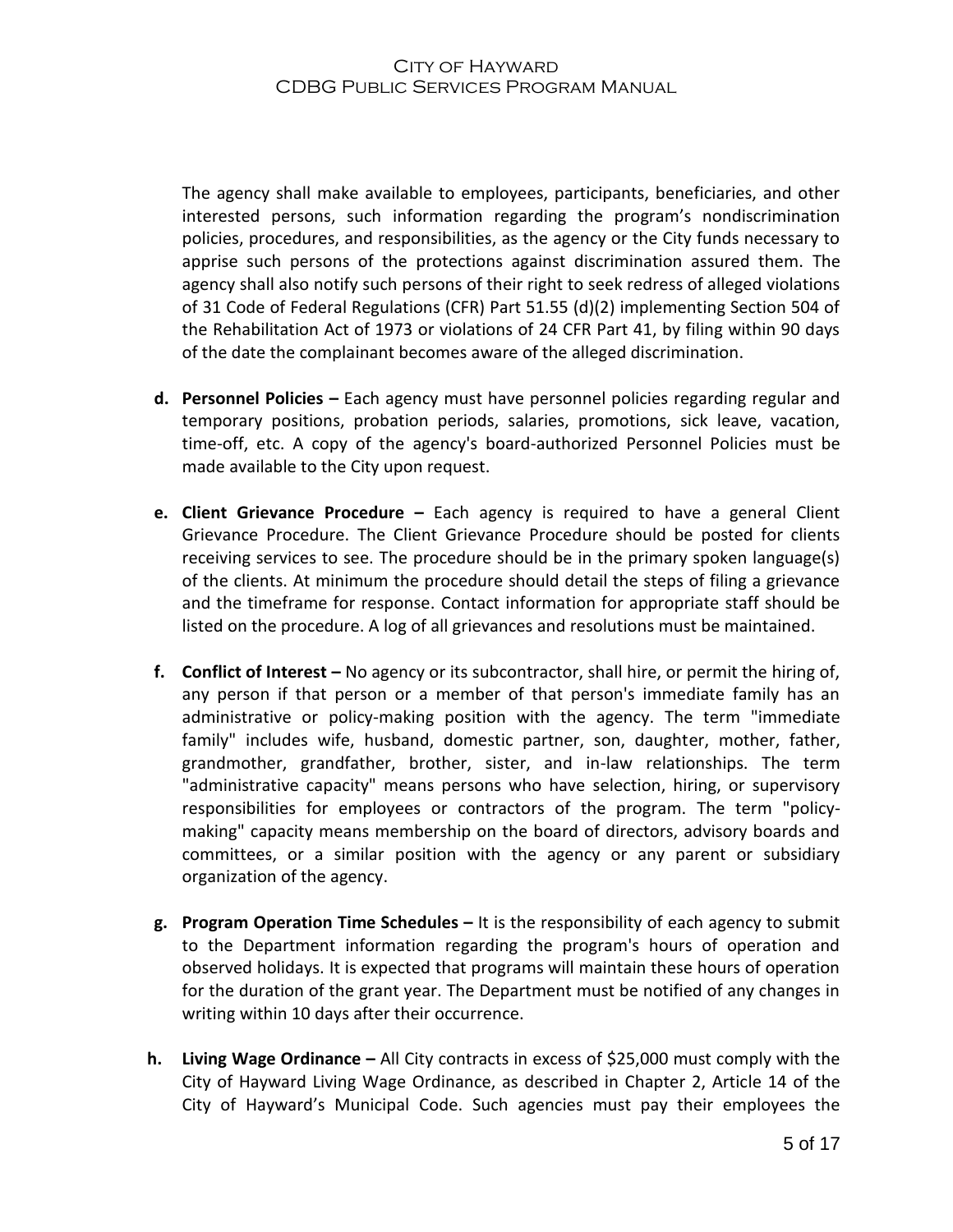current determined Hayward Living Wage. The Living Wage rate is updated every year by the City of Hayward's Purchasing Division.

- **i.** Monitoring The City conducts regular monitoring of all funded programs to verify that applicable laws and regulations are being met. All monitoring activities provide an opportunity to discuss any programming issues relevant to the contract such as program objectives, record keeping, service levels, fiscal procedures, and/or reporting requirements. Monitoring occurs throughout the program year through the following main activities:
	- **1) Reporting Requirements** Programs receiving funds from the City will submit Performance Reports as required by the Contract Work Program. When service objectives are not met, an explanation must be provided and when appropriate, a plan of action intended to rectify the situation must be submitted. Failure to submit timely Performance Reports will result in suspension of funds until such time as the report has been received and approved by the Department.
	- **2) Desk Monitoring –** The staff liaison will conduct ongoing desk-monitoring of your program. Once each program year, all agencies will undergo a formal monitoring process, including a minimum of a desk audit. This process will require material submission by the agency for Department staff's review. Written notice with a checklist of required items will be provided approximately two weeks before the materials are due for submission. Department staff will notify the agency of areas of success, areas of concern, and any areas requiring corrective action as noticed by the desk audit.
	- **3) On-Site Monitoring** Each agency will receive on-site monitoring by City staff. On-site monitoring will be conducted every twelve to twenty-four months as determined by the staff liaison. Written notice will be provided two to four weeks prior to the visit. These visits are typically two hours long and a checklist is provided to the agency prior to the visit to assist with preparation. Additional documentation may be requested at the time of the visit and the agency should be prepared to grant Department staff access to records.

Financial and administrative systems will be monitored for performance, internal controls, compliance with eligibility requirements, etc. Potential or existing problems and weaknesses may be identified. Any problem or weakness must be resolved within a reasonable and agreed upon timeline.

If the staff liaison has a particular area of concern, monitoring of specific areas and/or systems may occur as determined appropriate by the staff liaison. On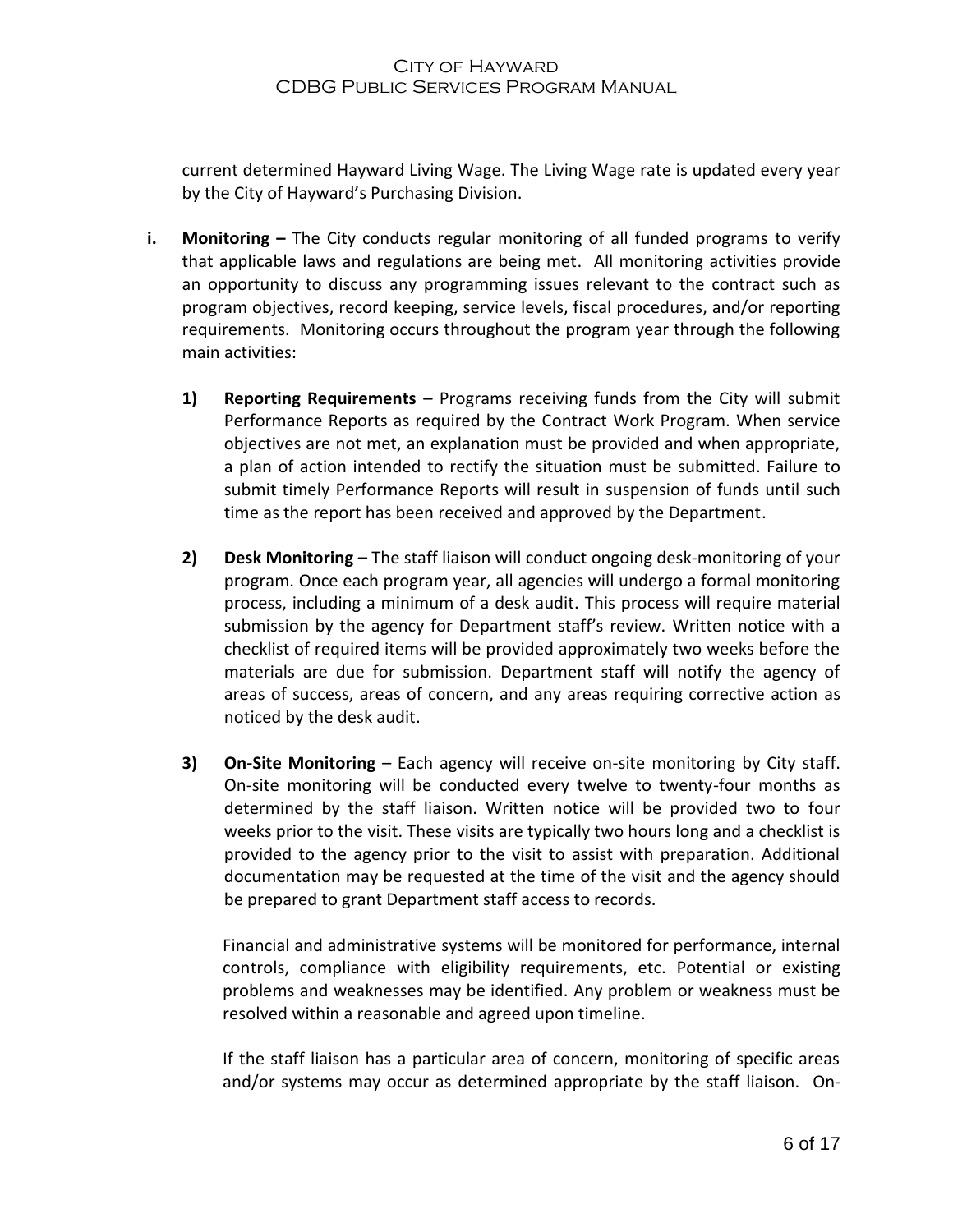site monitoring is likely to occur more often than every twelve months if such a determination is made.

**j. Other Site Visits -** Site visits, outside of the formal monitoring process, may be conducted at separate times by the liaison from the Community Services Commission and City staff. Site visits provide both the Community Services Commission and City staff the opportunity to become acquainted with each program's operation, physical environment, and personnel. Site visits from City staff may be made to provide technical assistance and attend board or other meetings as appropriate.

#### **k. Services to Low- Income Hayward Residents**

All funds provided by the City of Hayward must be used to assist low-income Hayward residents. For example, if Hayward funds represent 25% of an agency's total program budget, at least 25% of that program's clients must be-low income Hayward residents. For shelters, the term "Hayward resident" means a client's most recent domiciled address must have been in the City of Hayward.

Agencies are required to collect source documentation from clients and make lowincome determinations for each client served. The income status and eligibility of the client must be documented in the individual client file. To determine an individual's income status, the individual's entire household's gross income must be used. There are two acceptable methods which may be used to determine the income status of clients:

- **1)** Agencies may use the City of Hayward Gross Household Income Guidelines (Attachment B). Use of the Income Guidelines requires that agencies maintain copies of the source documentation used to make each determination (e.g., tax returns, SSI statements, etc.). CLIENTS MAY NOT SELF-CERTIFY; or
- **2)** If an agency serves a clientele that HUD "presumes" to be low-income then an agency must document how it verified each client meets the definition. For example, if a program serves exclusively seniors over the age of 62, then a copy of each client's identification card would be sufficient. Activities that exclusively serve a group of persons in any one or combination of the following categories may be presumed to benefit, 51 percent of whom are low- and moderateincome: abused children, battered spouses/partners, elderly persons (62 or older), adults meeting the Bureau of the Census' Current Population Reports definition of severely disabled, homeless persons, illiterate adults, persons living with AIDS, and migrant farm workers. If using presumed benefit categories, please report clients served as low (80% LMI) income clients on Performance Reports.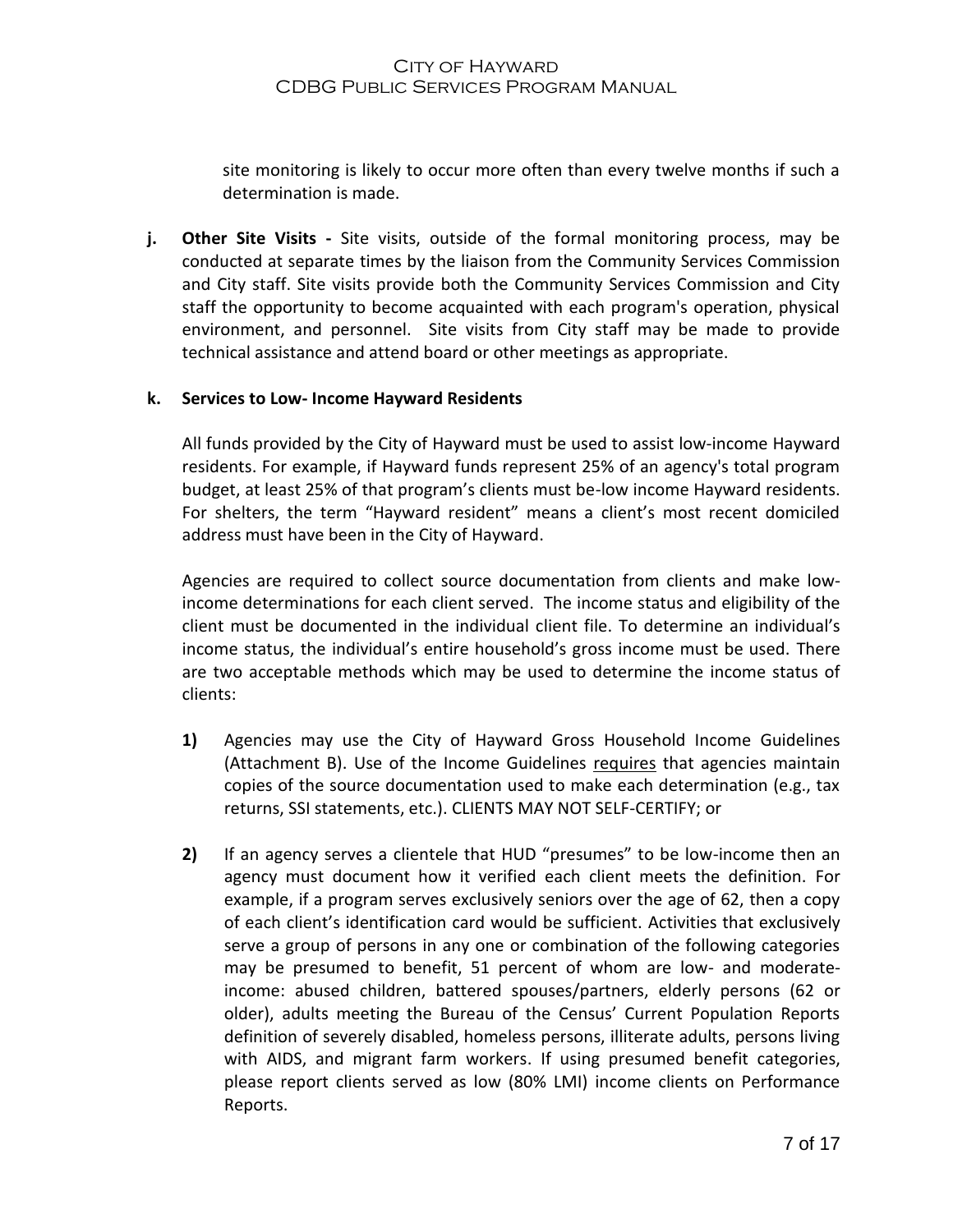Client income status must be reported on Performance Reports. Agencies may not use CDBG funds to serve clients who cannot be determined to be low-income through one of the above methods.

In instances where a program exclusively serves clients in low-income census tracts (Attachment C), the agency may not be required to collect source documentation. An agency must receive written determination from the Department that they do not need collect income source documentation as they met the Low-Moderate Area Benefit National Objective. Individual income data must still be collected and reported in the performance reports, but it may be self-reported by the client. A determination must be issued and documented by the Department each contract period. An agency may not make this determination without the Department's approval.

#### **l. Contract Execution**

- 1) **Environmental Review**  All CDBG funded projects are subject to National Environmental Protection Act (NEPA) review and clearance. Department staff usually conducts the NEPA review of projects with funding allocations in May, prior to the start of the program year on July 1. If the project does not meet NEPA requirements, then the project will not be funded.
- 2) **Work Program –**With assistance from the staff liaison, funded agency staff will develop program goals using objective, measureable, outcome-based indicators. The City may require programs to report on defined, pre-selected indicators.
- 3) **Budget –** Funded agency staff will negotiate with the staff liaison to set up the Contract Budget. This budget must reconcile with the agency's board-approved budget. Eligible expenses are described under Fiscal Policies and Procedures and blank line-item budget is included in this manual (Attachment A).
- 4) **Exhibit C -** The City requires all funded agencies to carry certain amounts and types of insurance. These are described in the Contract (Exhibit C). Previously funded agencies may use Exhibit C's already on file if there has been no change to insurance policies. First-time funded agencies will need to have their insurance broker complete the Exhibit C.

If there have been changes to the existing Exhibit C on file, it will be necessary to have an insurance broker complete and submit a new Exhibit C to the City. The City must also be provided with at least 45 days advance notice of any cancellation, non-renewal, or change in insurance limits or coverage.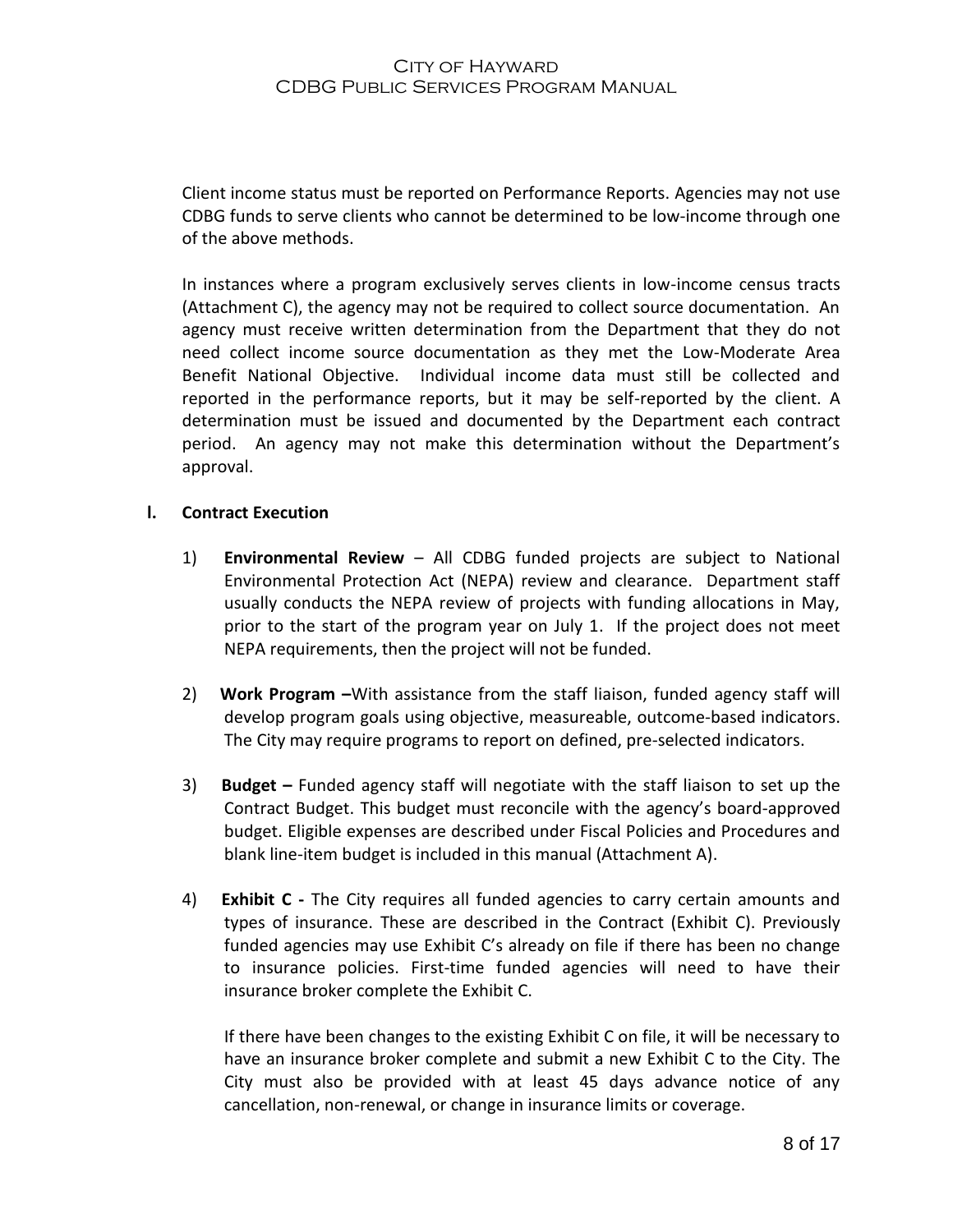5) **Process and Time Frame –** When all of the City's Minimum Contracting Standards have been satisfied, and the Work Program and Budget have been finalized, the two original copies of the entire contract will be prepared and mailed to the agency's Executive Director for her/his signatures.

When the signed Contract is returned to the Department, it will be executed and recorded. A duplicate original of the executed Contract will be mailed to the agency.

6) **Loss of Award: Failure to Execute Contract in a Timely Manner –** The submission of Minimum Contracting Standards begins in late April or early May: two months before the program year begins on July  $1<sup>st</sup>$ . Broadcast e-mails are sent to all agencies with the directions for contracting by early May. Agency staff must work closely with their assigned staff liaison to assure that all contracting items are satisfied. As funds will not be disbursed without an executed contract, it is in the agency's best interest to satisfy all requirements by July  $1<sup>st</sup>$ . If a contract is not executed in a timely manner funds may be forfeited. Funded programs whose contracts not prepared and in route for execution by August  $15<sup>th</sup>$ , will receive a certified letter addressed to the agency's Executive Director listing the outstanding required items and notification that funds will be forfeited if a contract is not executed by September 30<sup>th</sup>.

If an Contract is not executed by the end of September due to the agency's and/or program's inability to meet the City's Minimum Contracting Standards in a timely manner, negotiate a contract work program and/or budget, resolve outstanding compliance issues from a previous funding cycle, or any other contracting issue as communicated, the staff liaison will make a recommendation to reallocate the allotted funds in order to best meet the intended or similar objectives of the award. If no similar intended objectives exist or if a more immediate objective exists, the staff liaison will recommend reauthorization of a use based on community need and available resources to meet that need. Reallocation and reauthorization must be approved by the Department Director and City Manager.

When the funds for reallocation result in the intent to fund a new contract in excess of \$25,000, or if an approved contract under \$25,000 will be increased to an amount over \$25,000, City Council authorization will be required. If the reallocation and reauthorization of funds is recommended to change the use from one eligible CDBG Matrix Activity to another eligible CDBG Matrix Activity, a Substantial Amendment to the City's Annual Action Plan will be made in accordance with the current [Citizen Participation Plan.](http://www.hayward-ca.gov/CITY-GOVERNMENT/DEPARTMENTS/CITY-MANAGER/documents/2013/Citizen-Participation-Plan2013.pdf)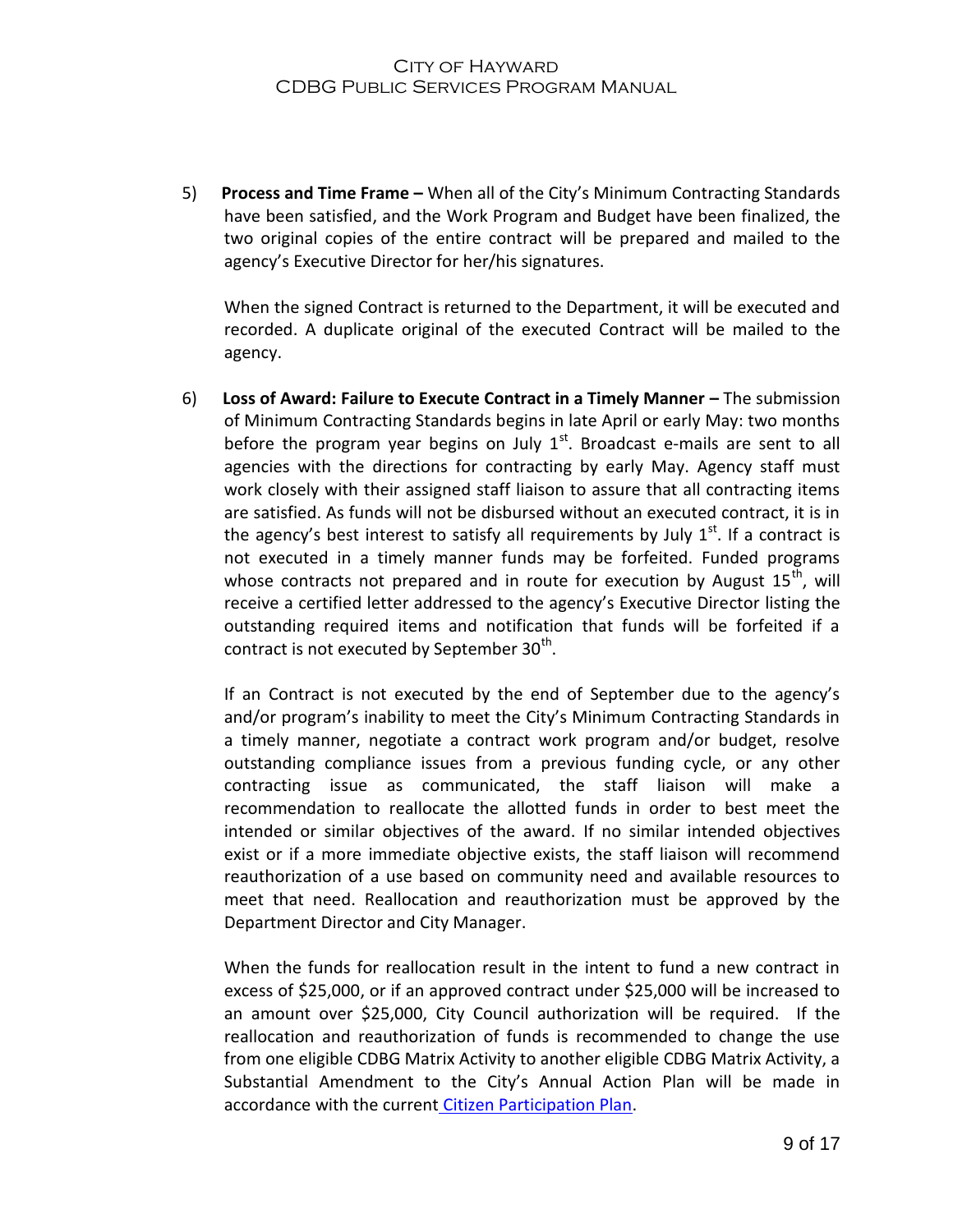7) **Suspension or Probation of Funds and Termination of Contract –** The Department may place an agency on probation, suspend, or terminate the Contract, as accorded by 24 CFR 85.43 and 24 CFR 85.44. When minor compliance issues exist (such as failure to maintain Minimum Contracting Standards), an informal approach via phone calls and e-mail may occur first and funds may be held until compliance is met. If compliance of the minor issue is not met within 10 business days or if another compliance issue exists, a certified letter requiring a Corrective Action Plan will be sent to the Executive Director's attention. In the case of suspension or probation, depending upon the severity of the compliance problem, city staff shall provide not less than 2 and not more than 10 business days to submit a Corrective Action Plan. Acceptance of the Corrective Action Plan and any required changes is at the discretion of the Department. If the agency does not implement the Corrective Action Plan according to the Departmentapproved schedule that will be grounds for termination.

If the agency and/or program fails to fulfill any of its obligations, the Department may terminate the Contract, in whole or part, by providing written notice of the termination and specifying the effective date, at least 5 days before the effective date of such termination. If funds were used in a non-eligible manner, the staff liaison will include written documentation of the determination and the sum due for repayment or deduction from undisbursed funds as appropriate.

The agency and the Department may terminate the contract for any reason upon giving at least 30 days written notice prior to the effective date. In the case of partial termination, the portion to be terminated must be specified in the notice. If the staff liaison determines that the partial termination will prevent the program from accomplishing the purpose of the award, the Department may completely terminate the contract.

#### **C. FISCAL POLICIES AND PROCEDURES**

#### **1. Accounting System**

CDBG funded agencies must maintain records which adequately identify the source and application of funds provided for financially-assisted activities. Each agency must maintain adequate accounting records that meet various standards, including cost principals and financial management, that are complaint with OMB Circulars A-122 or A-21, 24 CFR Part 85, and all other applicable laws and regulations. *These are lengthy documents and therefore electronic copies are available on the City's website and on [www.whitehouse.gov.](http://www.whitehouse.gov/)*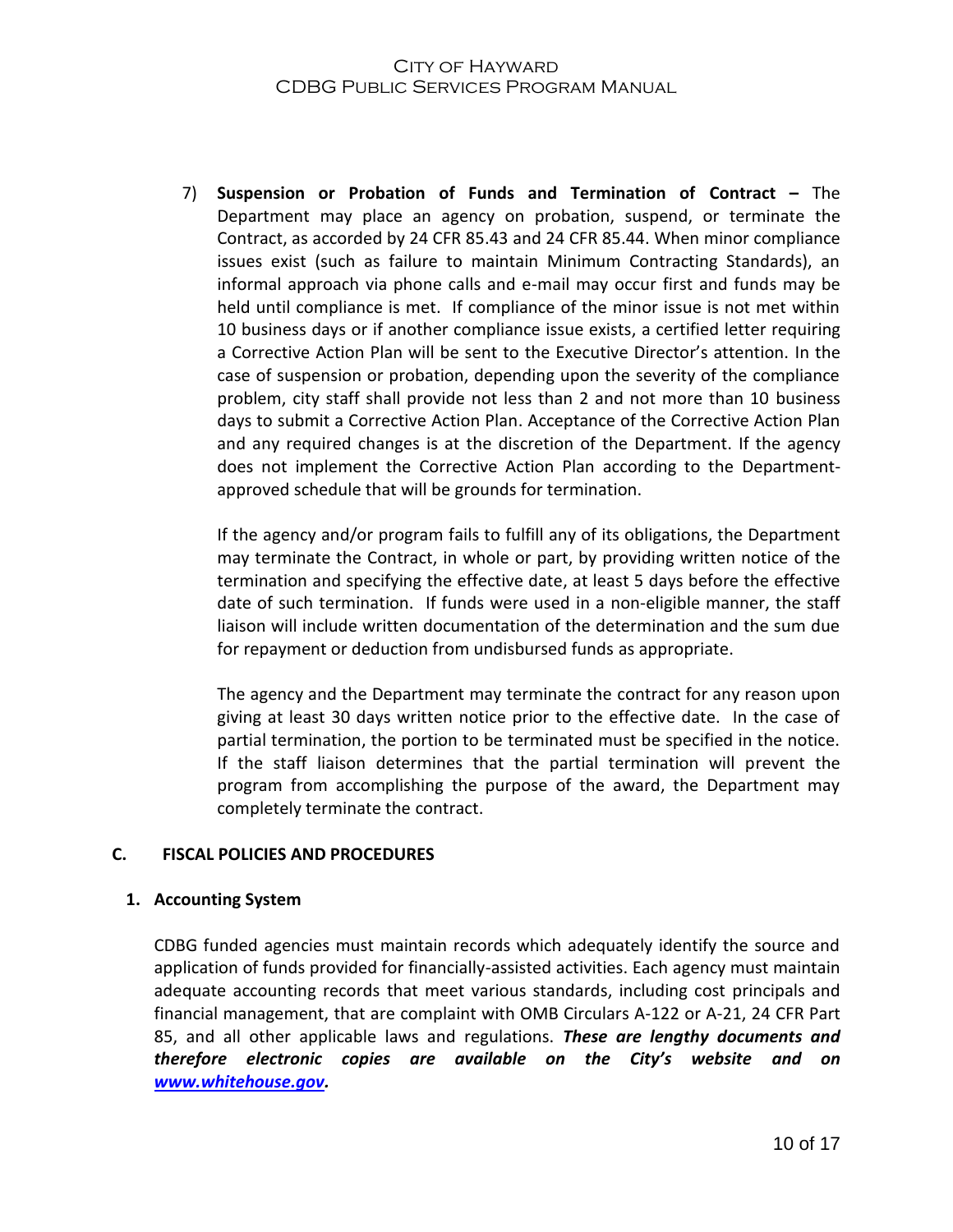#### **2. Audit Requirements**

All agencies are required to have an independent audit completed annually in order to qualify for and receive ongoing funding. All agencies must and provide the City with a copy of each audit as soon as it has been accepted by the board. Agencies must provide a written response to findings, if any, that includes a timeline for correction.

The auditor's report and financial statements must be prepared in accordance with applicable laws, including but not limited to the Single Audit Act Amendments of 1996 (31 U.S.C. 7501-7507), and revised OMB Circular A-133, "Audits of States, Local Governments, and Non-Profit Organizations," and "Standards for Audit of Governmental Organizations, Programs, Activities and Functions" by the Comptroller General of the United States, available through the Superintendent of Documents, U.S. Government Printing Office, Washington, DC 20402, and revised OMB Circular A-122, relocated to 2 CFR 230, "Cost Principles for Non-Profit Organizations".

The audit shall be conducted by a qualified independent auditor. An independent auditor is a state or local government auditor or a public accountant who meets the independence standards specified in above referenced regulatory document. If a grantee expends total direct or indirect federal assistance of \$500,000 or more per year, the grantee must obtain a financial and compliance audit made in accordance with OMB Circular A-110.

- **3. Eligible Expenses –** Eligible expenses must be directly related to the activity for which funds were allocated.
	- **a. Salaries** Salaries will only be reimbursed up to the amount set forth in the approved budget. Accumulated savings due to late hiring or resignation may be transferred to other budget categories, but not from one position to the other. Transferring funds to other categories will require a budget revision and approval by the Department. No salary increases for any position, unless incorporated in the original budget, shall be made during the grant period. Exceptions may be made on a case by case basis.

Funded agencies must be in compliance with Labor laws pertaining to overtime and compensatory time ("comp" time). "Comp time" and overtime earned must be documented on timesheets and paystubs, and "comp time" balances must be maintained on timesheets along with other leave balances (e.g., sick leave and vacation). All salary source documentation including, but not limited to: timecards, payroll registers, and cancelled checks may be reviewed during site visits. Timecards must be signed by the employee and at least one supervisor.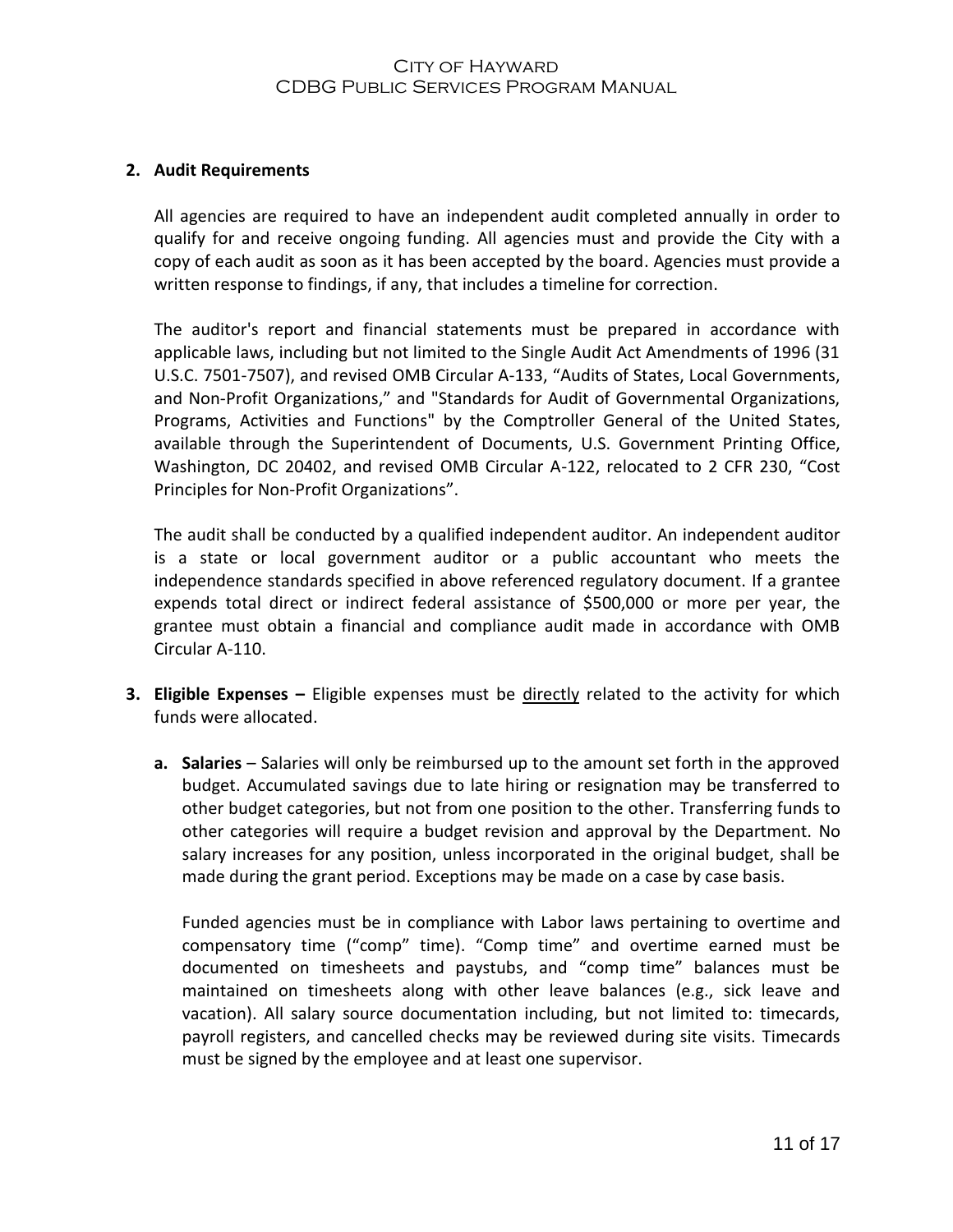Vacation time may be included in the salary line item per each agency's Personnel Policy Manual and in an amount up to the FTE% of that position assigned to the grant. Vacation time may be charged only as the employee uses the accumulated leave.

Documentation for salary expenses must be submitted completely and accurately each month. Source documentation for salary expenses includes:

- **1) Time sheets –** Time sheets must clearly indicate the name of the employee and number of hours worked, the rate of pay, all deductions and contributions, and the payroll period. The time sheet must show the actual breakdown of hours spent on the Hayward contract (i.e., not an estimate or an average). Shared costs may be allocated in accordance with cost principals as regulated by applicable OMB Circulars including, but not limited to A-122.
- **2) Leave balances** For each employee who charges time, leave balances must be tracked and reported each month.
- **3) Payroll checks** Evidence that a payroll check has been issued and the expense has cleared is required. Copies of payroll registers and cancelled checks or a bank statement are the most common source documents. If an automated payroll service is used, that contract must be on file with the City of Hayward.
- **4) Verification of employer contributions** Actual verification of payment for employee deductions and employer contributions is required at the end of every quarter, even if the grant is not charged for employer contributions.

If the grant is charged for any salary-related expense the following forms are required:

| Deduction/<br><b>Contributions</b> | <b>Appropriate Form</b>                                                                       | <b>Payment</b><br><b>Schedule</b> |  |
|------------------------------------|-----------------------------------------------------------------------------------------------|-----------------------------------|--|
| <b>Federal Taxes</b>               |                                                                                               |                                   |  |
| F.I.C.A.                           | Federal Form 941 Employers Quarterly Tax<br>Form                                              | Quarterly                         |  |
| F.I.C.A.                           | Federal Form 8109 Withheld Income and<br>F.I.C.A. Taxes                                       | Monthly                           |  |
| <b>State Taxes</b>                 |                                                                                               |                                   |  |
| S.I.T., S.D.I.<br>S.U.l.           | DE3 Quarterly Contribution Return and<br>Report of California Personal Income Tax<br>Withheld | Quarterly                         |  |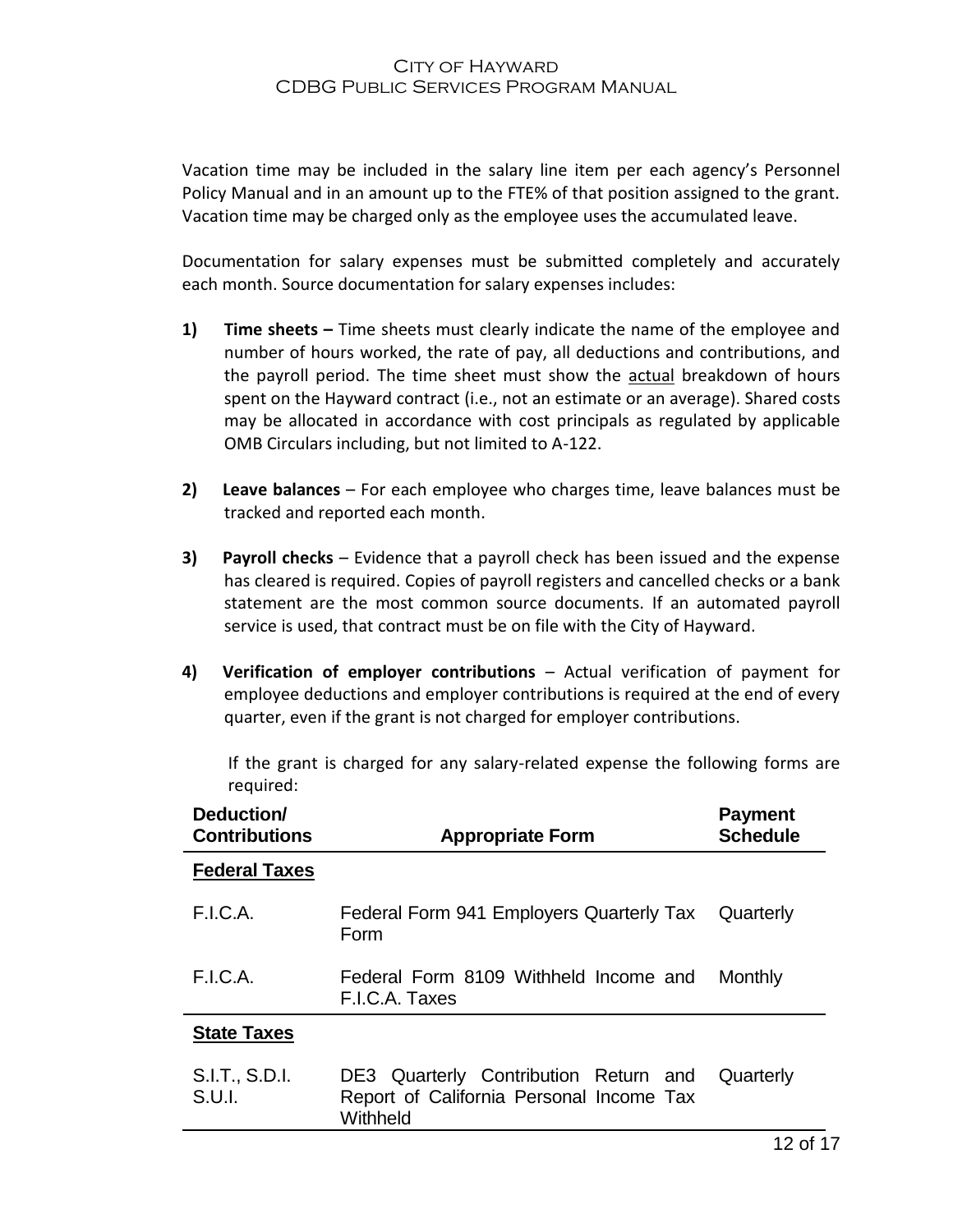S.I.T., S.D.I. DE88 Return of Disability Insurance Contributions and Personal Income Tax **Withheld Monthly** 

- **b.** Benefits/Employer Contributions Benefits and employer contributions that can be reimbursed include:
	- **1)** Social Security (F.I.C.A.)
	- **2)** Medical, Dental, Vision, Retirement and other cafeteria benefits as provided by the agency and as authorized by the agency's' Personnel Policies.
	- **3)** Workers Compensation (WCI)
	- **4)** State Unemployment Insurance (SUI) and other state-mandated taxes and withholdings

Agencies are required to make deposits of employer contributions each month or payroll period, unless their accounting is handled by a fiscal agent or payroll service that deposits these contributions on behalf of the agency. Pro-rated benefits may be reimbursed for all employees whose salaries are paid in full or in part by City funds.

Source documentation, including filed tax forms, invoices, and cancelled checks for employer contributions and paid benefits must be included in monthly reimbursement requests and may be reviewed during a site visit. Reimbursement for Worker's Compensation Insurance will be made upon actual submittal of policy statement and proof that the payment has cleared the bank.

- **c. Operational Costs –** The following types of expenses are eligible only if they are incurred in direct support of a City-funded activity, or are involved in a City-approved allocation schedule that has been authorized by the agency's Board of Director's.
	- **1) Equipment Maintenance –** Equipment maintenance shall cover service contracts, parts, and service calls. Equipment eligible for maintenance reimbursement is field/yard equipment and/or office equipment such as typewriters, computers, copiers, etc.
	- **2) Building Office Space Maintenance –** This consists of garbage removal, janitorial supplies and services, etc.
	- **3) Utilities –** Eligible utilities for City fund allocation include:
		- **a. Electricity** Only normal office use is covered unless express written permission has been granted from the Department.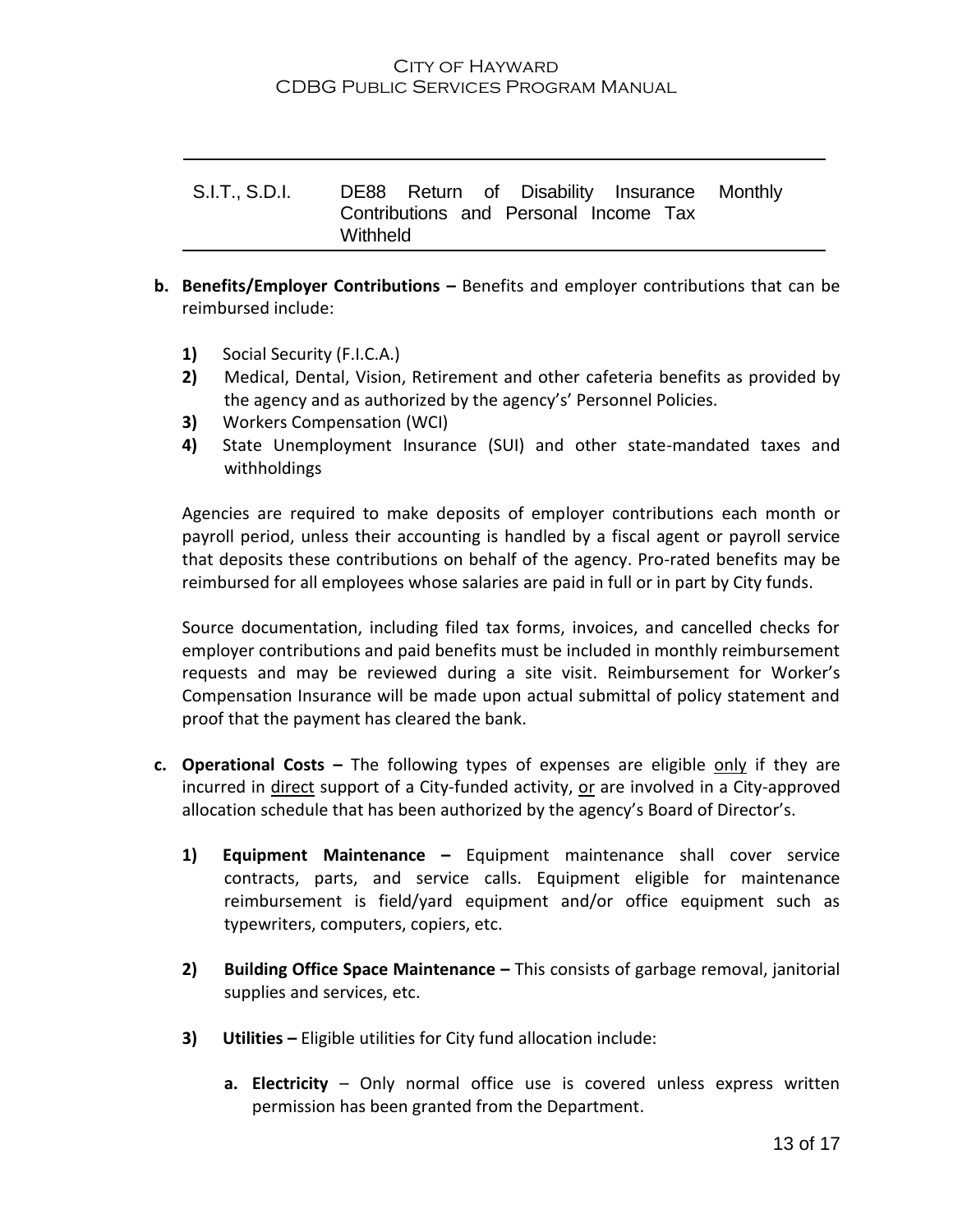- **b. Gas** Only normal heating uses may be charged unless prior approval is given.
- **c. Water**  Only costs accrued during normal office use may be charged unless prior approval has been granted.
- **d. Telephone** Costs other than monthly service (e.g. installation charges) may not be charged to this grant unless the Department provides advance approval.

#### **4) Services and Supplies**

- **a. Consumable Supplies** Costs must be directly attributable to the funded project, and include but are not limited to office supplies (paper, pens, envelopes, etc.), postage, printing/copies, and advertising. Food for clients is eligible.
- **b**. **Field Supplies** Field supplies (including lumber, fencing, compost, fertilizer, etc.) used for implementation of the program are eligible.
- **c. Office Space Rental**  The cost of the floor space occupied by, and used for, the contract program services. Rent does not include rental of parking space. Required rent increases may be accommodated by a budget revision. Rental contracts must be available to the Department upon request.
- **d. Office Equipment** The lease or purchase of office equipment such as computers, fax machines, and copy machines is eligible. Leases may be charged by actual use or in an amount not to exceed the City grant's "share" of overall program, if included in the agency's cost allocation plan.
- **e. Special Services** All contract services such as fiscal sponsorship, fiscal audits, special studies, and approved consultants for accounting are eligible. Consultant expenses are generally ineligible; exceptions require written approval from the Department.
- **f. Dues, Publications, Periodicals, and Books** Membership dues, publications, periodicals, and books that directly relate to program services are eligible.
- **g. Insurance** The City requires all contractors to carry comprehensive general liability insurance with a single incident limit of \$1,000,000 per occurrence and to name the City as Additional Insured. Policy costs of required insurance may be charged in the grant, in an amount not to exceed the City grant's prorata share of the overall program cost.
- **5) Mileage –** Mileage for direct service-related trips is eligible; the cost of public transportation for direct service-related activities is eligible; and travel allowances for approved conferences, sessions, etc. with prior approval by the Department including parking fees and bridge tolls are eligible. Other trips directly related to the provision of services to qualified clients may be charged to the grant only with advance approval from the Department. Records of mileage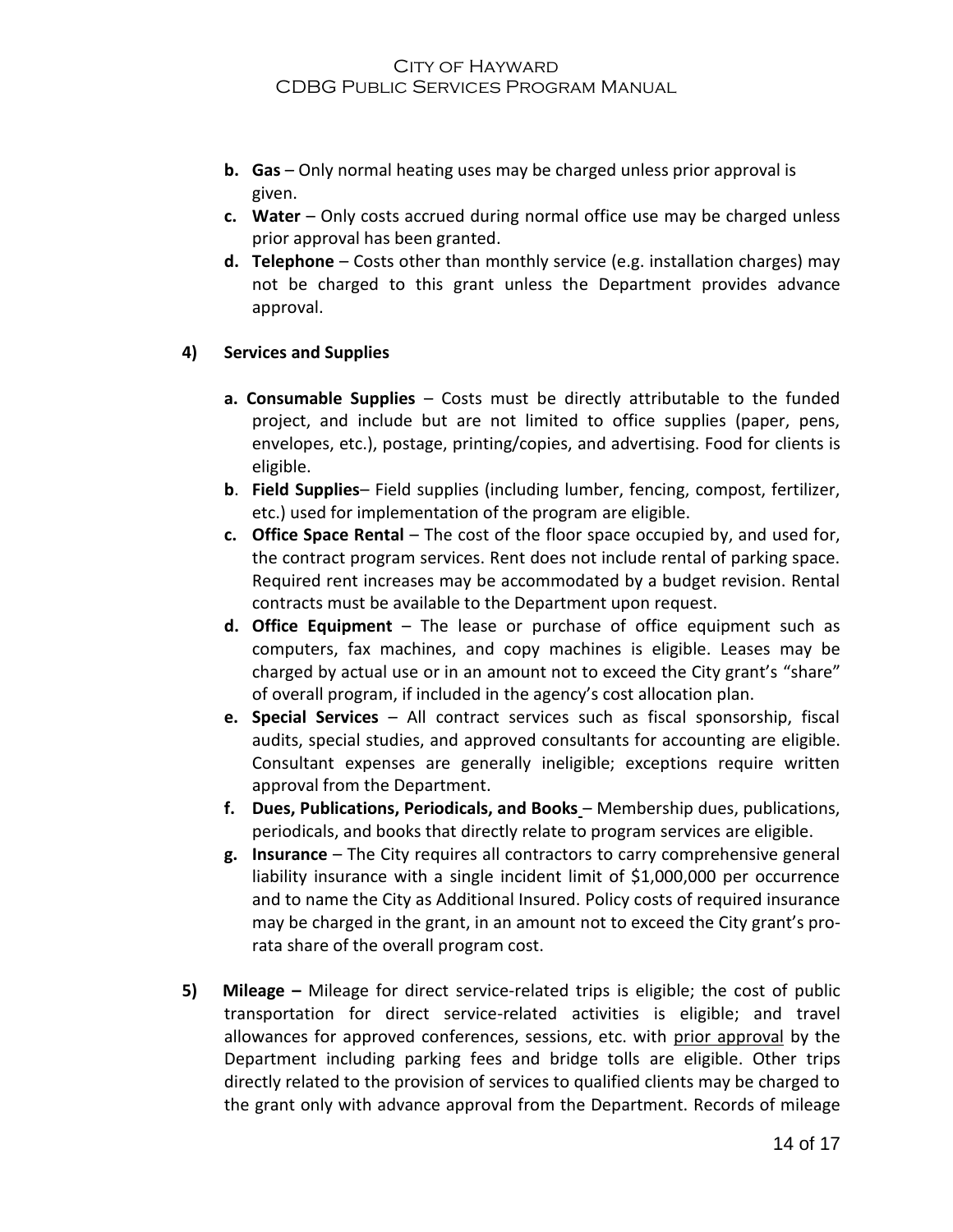must be documented and include record of location, purpose of trip, mileage, and cost reimbursed.

**6) Training and Education** – Supplies for training purposes, registration fees or training courses, and seminars provided by outside agencies that are directly related to the provision of contract services.

#### **4. Monthly Reimbursement of Funds Expended on Eligible Activities**

CDBG Public Service funds are reimbursed on a monthly basis. Reimbursement may only be for funds actually expended during the month's operation, typically up to 1/12<sup>th</sup> of the annual allocation. Exceptions may be made to accommodate budgeted one-time or shortterm costs. Only expenses authorized by the contract budget will be reimbursed. Budget revisions may be approved on a case-by-case basis as described below.

**a. Submitting Requests for Reimbursement** - Requests must be reviewed and authorized by the agency's Executive Director prior to submission to the Department. The Department will advise agencies of updates or revisions to forms and/or procedures (e.g. online, hard copy, etc.).

Source documents showing eligible expenses were accrued and paid, must be submitted with the reimbursement request. Source documents must be submitted in the same order as they appear on the request for reimbursement and in the agency's approved program budget (EXHIBIT A of the CDBG Contract). Source documents must be legible. If invoices and cancelled checks do not appear to reconcile, reimbursement may be delayed or withheld.

**b. Reimbursement Process** – A reimbursement check will normally be issued within ten working days of submitting a complete and accurate reimbursement request. Monthly reimbursement requests should be submitted by the agency no later than the third week of each month for the month preceding (e.g. July's request would be submitted by the third week of August). **Agencies are required to submit the final reimbursement packet within 15 days after the end of the fiscal year.**

Any concerns in performance, monitoring, or accounting must be resolved or payment may be held until there is appropriate resolution. Reimbursement checks will be sent by mail.

**c. Budget Revisions** – The original program budget is developed to cover the anticipated cost of carrying out the contracted program objectives. However, as a program proceeds, it may be necessary to revise the original budget. Budget revisions are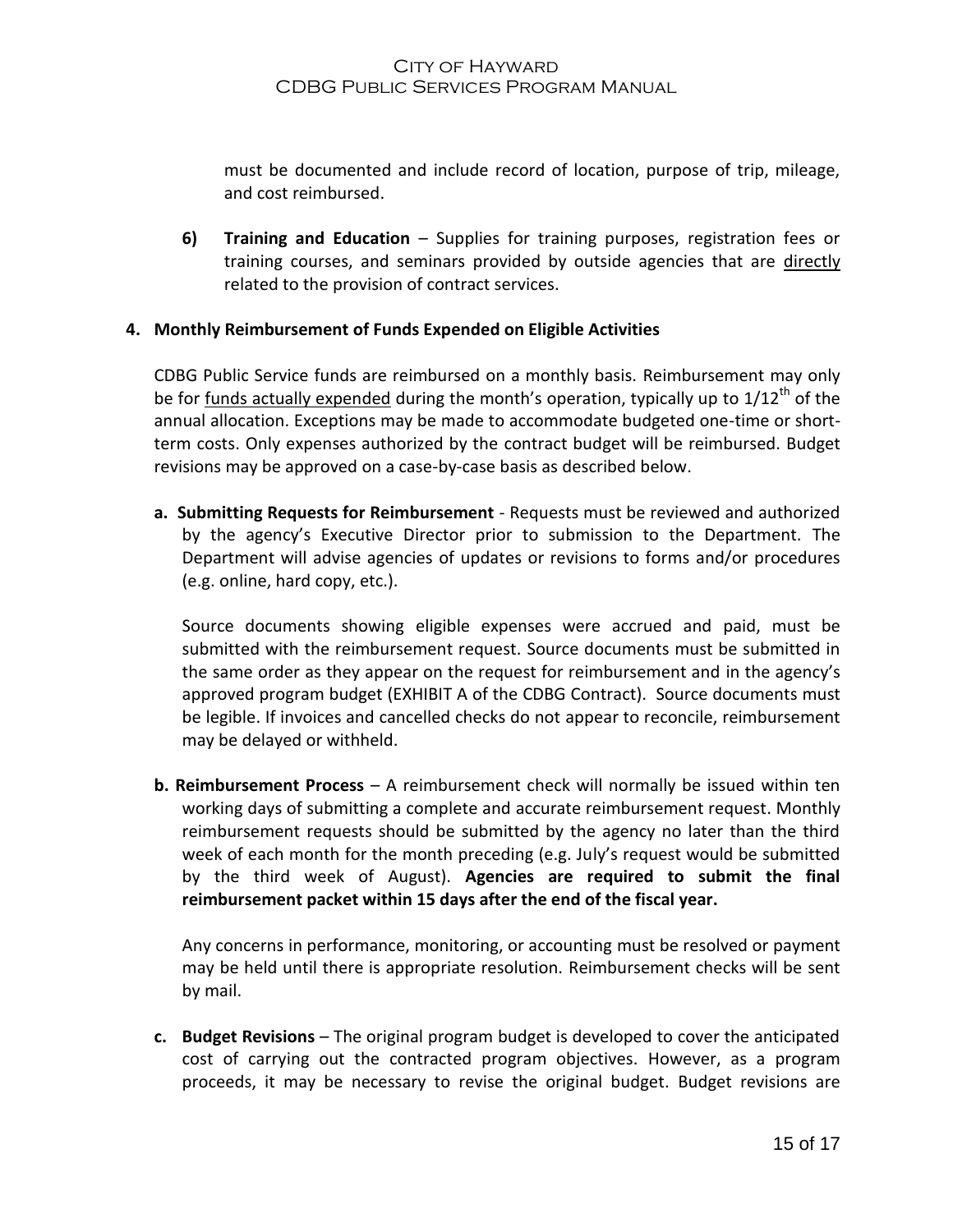required for all spending requests that vary from the original budget and approval from the Department.

Budget revision requests must include line item justification for each proposed adjustment. Justification must include why the change is necessary and whether the scope or objectives of the contract will be altered in any manner as a result of the budget revision. All revisions in the budget will become effective upon approval. Requests must be submitted at least two weeks in advance of the anticipated effective date.

**d. Contract Period** – The fiscal year for Hayward's CDBG program is July 1<sup>st</sup> to June 30<sup>th</sup>. Costs of operation associated with a time period not covered by the contract will not be reimbursed.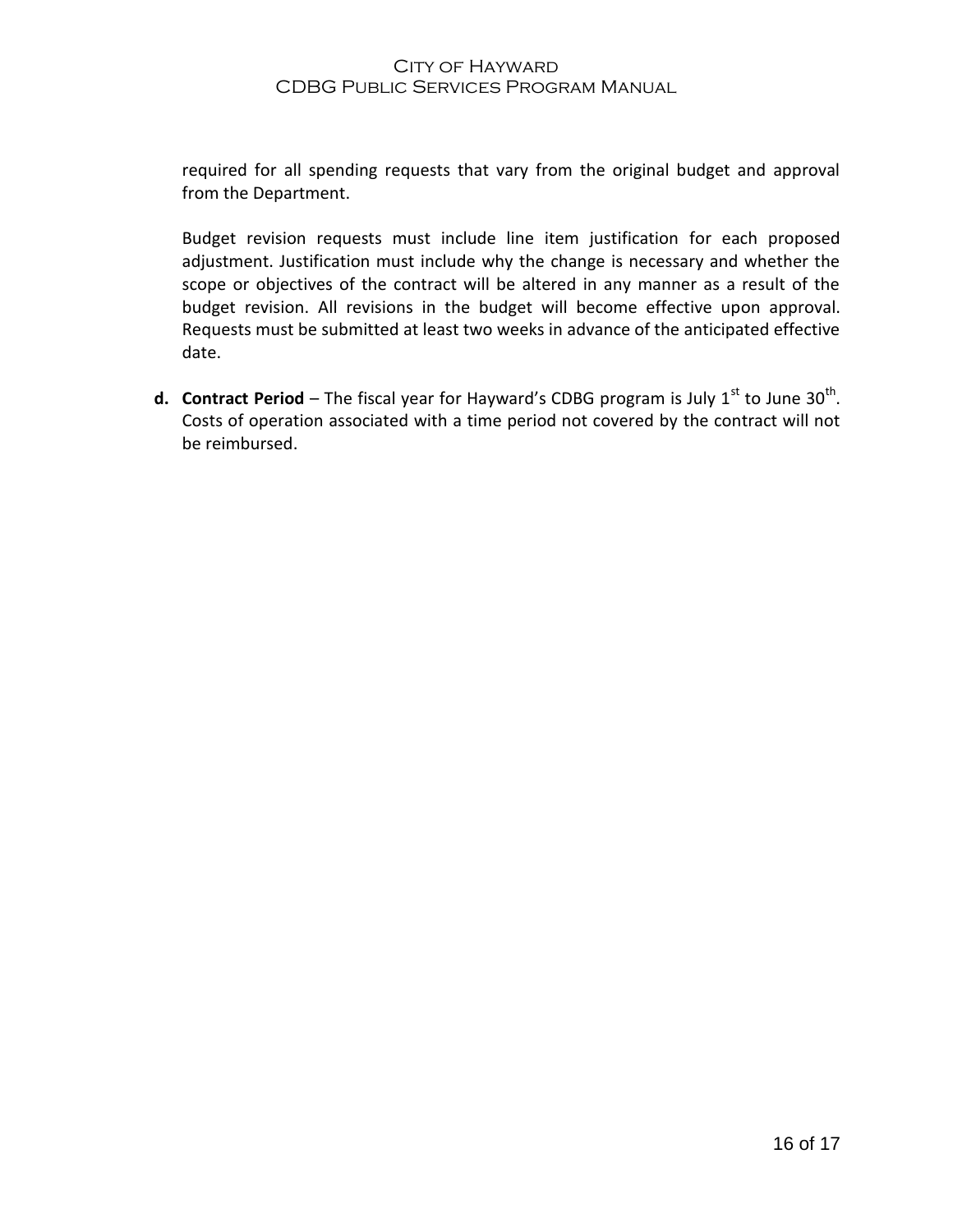#### **III. REMINDER CHECKLIST**

- A. Submit all documents to satisfy the City's Minimum Contracting Standards prior to the beginning of the contract period. Please pay special attention to keeping the City's copy(ies) of insurance documents up-to-date.
- B. Submit changes to any documents used to meet the City's Minimum Contracting Standards within 30 calendar days of such change.
- C. Submit Quarterly Performance Reports in a timely fashion. Explain any variations in performance (as appropriate).
- D. Independent fiscal audits must be conducted annually, and submitted to the City including the management letter, as soon as the audit has been accepted by the agency's Board.
- E. If you have any questions, contact your staff liaison.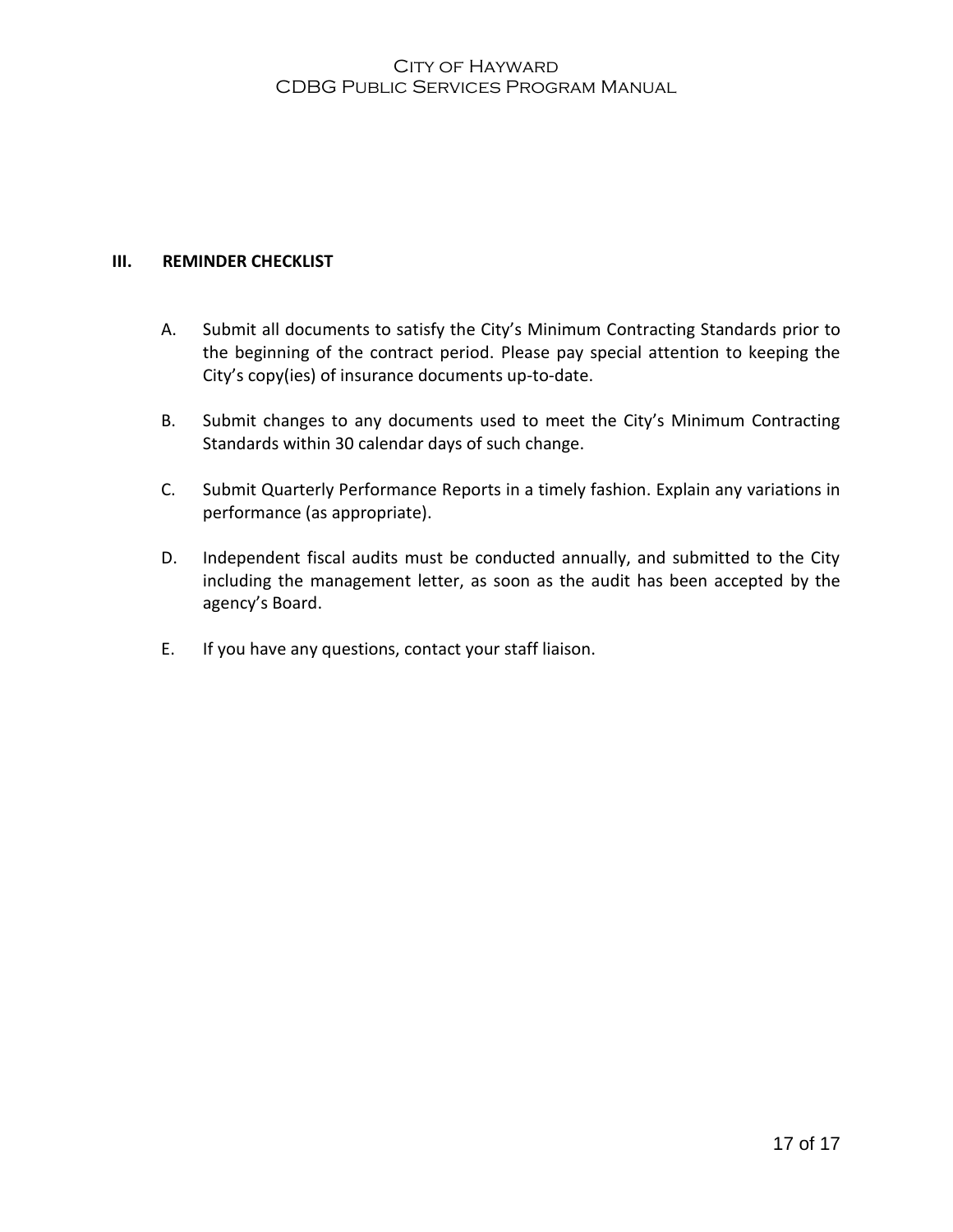Attachment A

|                     | AGENCY NAME HERE                                                                                    |              |                |              |
|---------------------|-----------------------------------------------------------------------------------------------------|--------------|----------------|--------------|
|                     | FY 2011-12                                                                                          |              |                |              |
|                     |                                                                                                     |              |                |              |
|                     |                                                                                                     |              |                |              |
| <b>ACCOUNT</b>      |                                                                                                     | <b>RATE!</b> |                |              |
|                     | <b>NUMBER LINE ITEM</b>                                                                             | <b>MONTH</b> | <b>MONTHS</b>  | <b>TOTAL</b> |
|                     |                                                                                                     |              |                |              |
| 9711                | <b>SALARIES</b>                                                                                     |              | 12             |              |
|                     | <b>SUBTOTAL SALARIES:</b>                                                                           |              |                |              |
| 9720                | <b>BENEFITS</b>                                                                                     |              | 12             |              |
| 3721                | Social Security (FICA & Medicare) @ 7.65 %                                                          |              | 12             |              |
| 3722                | Medical                                                                                             |              | 12             |              |
| 9723                | <b>Worker Compensation</b>                                                                          |              | 12             |              |
| 9724                | <b>State Unemployment (SUI)</b>                                                                     |              | 12             |              |
|                     | <b>SUBTOTAL BENEFITS</b>                                                                            |              |                |              |
|                     | <b>OPERATIONS</b>                                                                                   |              |                |              |
| 9730                | Maintenance                                                                                         |              | $\blacksquare$ |              |
| 9731                | Service Contract - Garbage                                                                          |              |                |              |
| 3732                | <b>Utilities</b>                                                                                    |              |                |              |
| 9740                | <b>Sub-Grantee Service &amp; Supplies</b>                                                           |              |                |              |
| 9741                | <b>Consumable Supplies</b>                                                                          |              |                |              |
| 3742                | <b>Field Supplies</b>                                                                               |              |                |              |
| 9743                | <b>Rental</b>                                                                                       |              |                |              |
| 9744                | <b>Special Services</b>                                                                             |              |                |              |
| 9745                | <b>Dues &amp; Publications</b>                                                                      |              | $\blacksquare$ |              |
| 9746                | Insurance                                                                                           |              | $\blacksquare$ |              |
| 9747                | Mileage                                                                                             |              | $\blacksquare$ |              |
| 9748                | <b>Staff Training</b>                                                                               |              |                |              |
|                     | <b>SUBTOTAL OPERATIONS</b>                                                                          |              |                |              |
| <b>TOTAL BUDGET</b> |                                                                                                     | 0.00         |                | 0.00         |
|                     |                                                                                                     |              |                |              |
|                     | "These line items are not "monthly" expenses but occur once yearly, quarterly, or upon need.        |              |                |              |
|                     | NOTE: This boilerplate budget includes all line items, most programs do not use CDBG funds for each |              |                |              |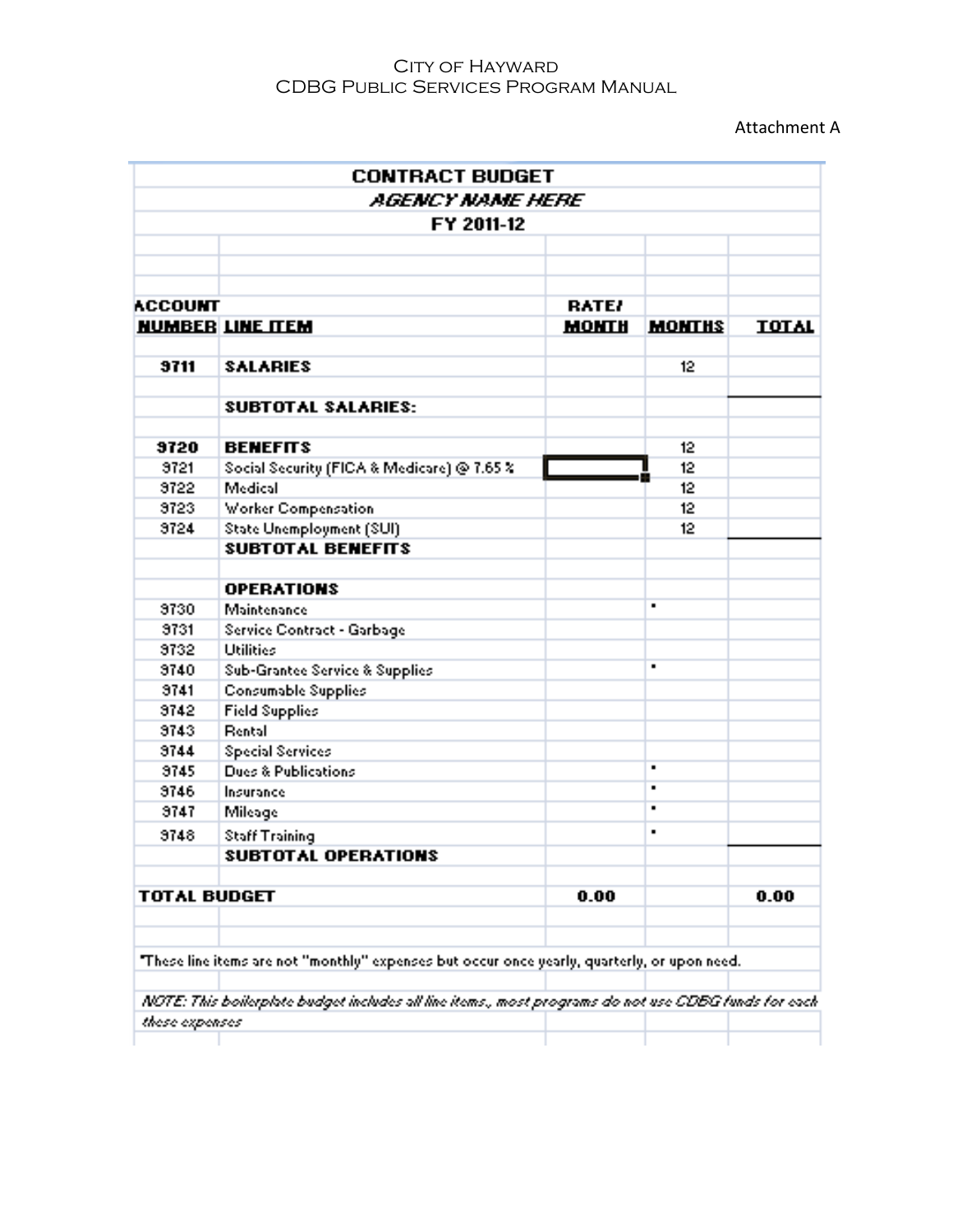Attachment B

### **CITY OF HAYWARD GROSS HOUSEHOLD INCOME GUIDELINES**

Instructions:

- 1. Source documentation (e.g. tax returns, social security statements, etc.) must be on file in order to determine that a household is low-income. Household size must be determined and tax documents must be submitted and retained in the client file.
- 2. Look down the left-hand column and pick the row which reflects the number of people living in the household.
- 3. Circle the income amount that the gross annual household income does not exceed.
- 4. Document the income level (i.e. extremely-low, very-low, or low) in the client file and applicable reporting records.

## Community Development Block Grant Program

| Household<br><b>Size</b>          | $\mathbf{1}$ | $\mathbf{2}$ | 3        | $\overline{\mathbf{4}}$ | 5        | $\boldsymbol{6}$ | $\overline{\mathbf{z}}$ | 8        |
|-----------------------------------|--------------|--------------|----------|-------------------------|----------|------------------|-------------------------|----------|
| <b>Extremely Low</b><br>(30% LMI) | \$18,750     | \$21,400     | \$24,100 | \$26,750                | \$28,900 | \$31,050         | \$33,200                | \$35,350 |
| <b>Very-Low</b><br>(50% LMI)      | \$31,250     | \$35,700     | \$40,150 | \$44,600                | \$48,200 | \$51,750         | \$55,350                | \$58,900 |
| Low<br>(80% LMI)                  | \$45,100     | \$51,550     | \$58,000 | \$64,400                | \$69,600 | \$74,750         | \$79,900                | \$85,050 |
|                                   |              |              |          |                         |          |                  |                         |          |

## FY 13-14 Income Limits